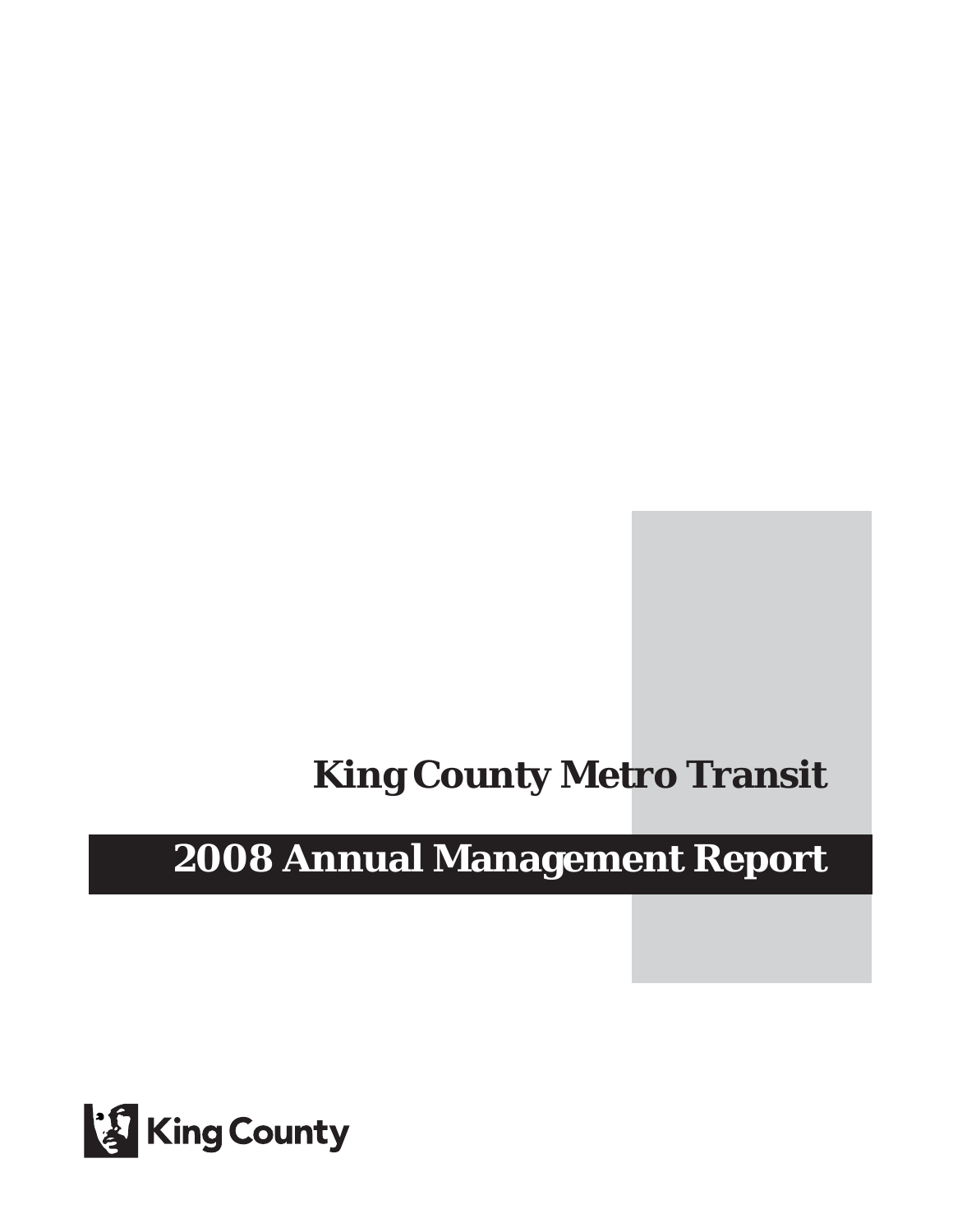

Kurt Triplett King County Executive King County, Washington

## Harold S. Taniguchi

## Director, Department of Transportation

201 South Jackson Street, M.S. KSC-TR-0815 Seattle, Washington 98104-3856 Phone: (206) 684-1441 Fax: (206) 684-1224 Internet: harold.taniguchi@kingcounty.gov

### Kevin Desmond, General Manager King County Metro Transit

201 South Jackson Street, M.S. KSC-TR-0415 Seattle, Washington 98104-3856 Phone: (206) 684-1619 Fax: (206) 684-1778 Internet: kevin.desmond@kingcounty.gov

Report Prepared by:

### Research and Management Information

Chuck Sawyer, Supervisor Lisa Durst, Project/Program Manager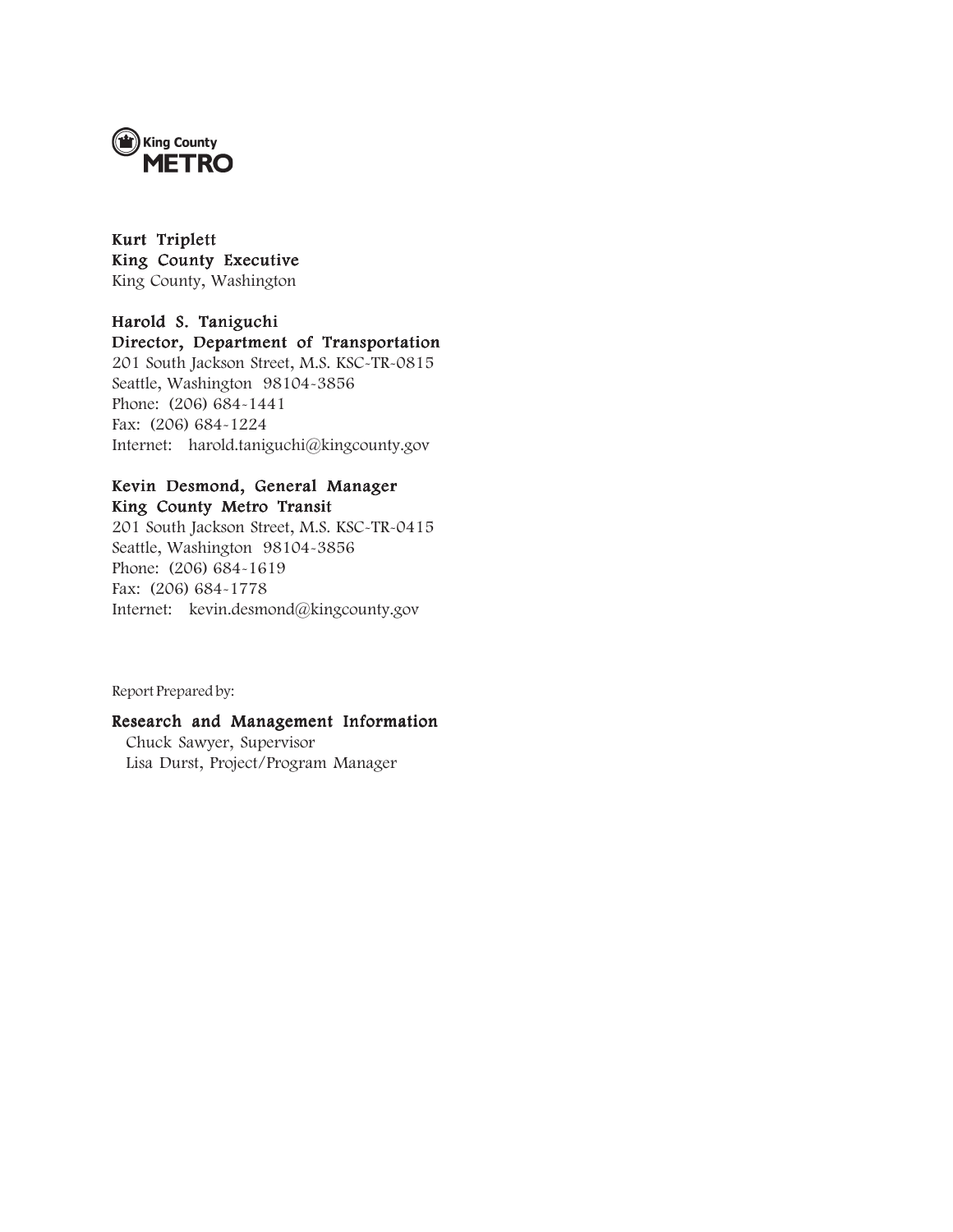# **King County Metro Transit 2008 Annual Management Report**



Department of Transportation Metro Transit Division 201 South Jackson Street Seattle, WA 98104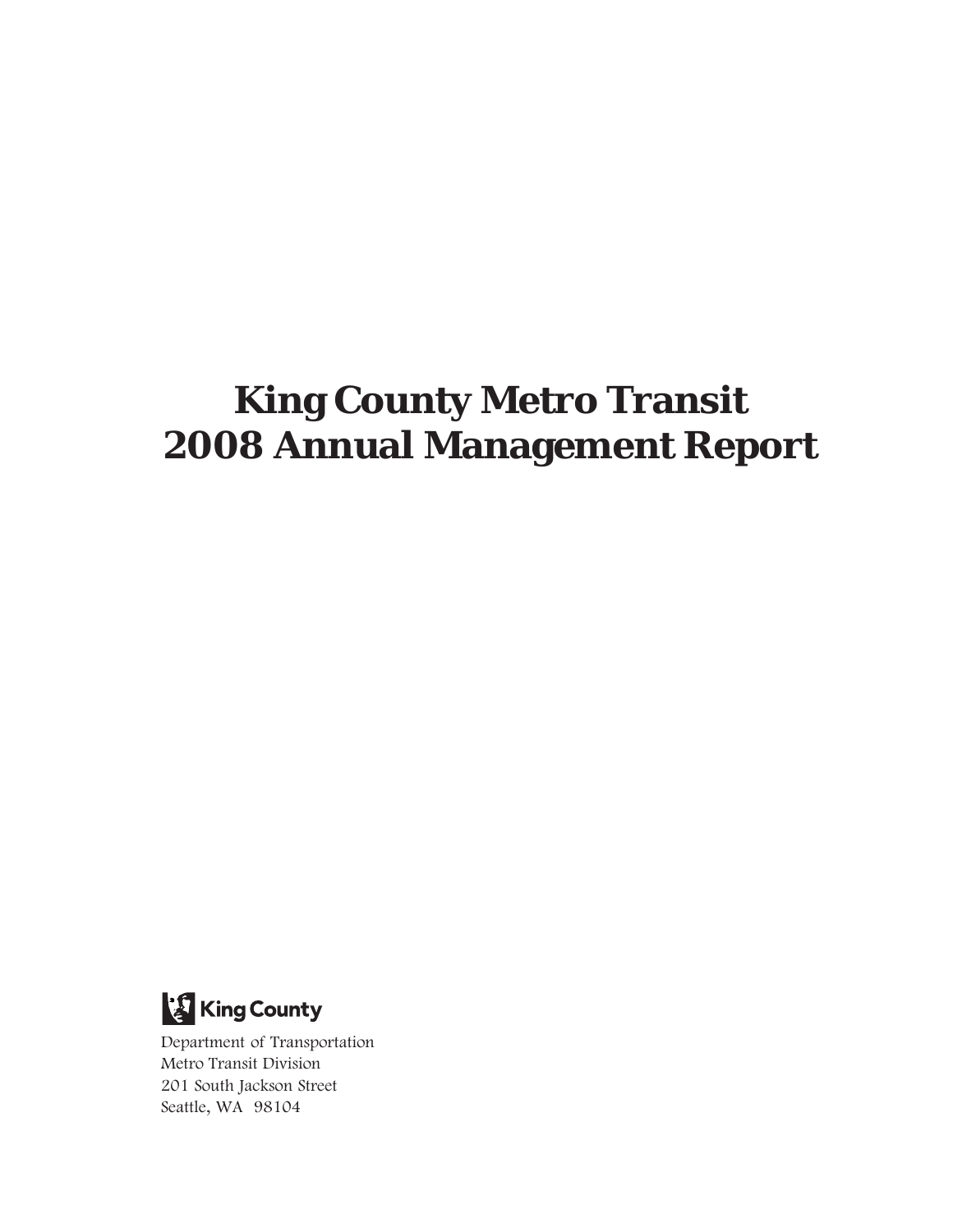# Table of Contents

| Ridership                                |
|------------------------------------------|
| $\mathbf{1}$                             |
| $\mathbf{1}$                             |
| 1                                        |
| Transit Operations                       |
| $\overline{2}$                           |
| $\overline{2}$                           |
| $\mathfrak{B}$                           |
| $\mathfrak{B}$                           |
| $\overline{4}$                           |
| <b>Customer Services</b>                 |
| $\overline{4}$                           |
| 5                                        |
| 5                                        |
| 5                                        |
| 6                                        |
| $\overline{7}$                           |
| 9                                        |
|                                          |
| Detailed Financial and Operating Data    |
| 10                                       |
| 11                                       |
| 11                                       |
| 12                                       |
| 13                                       |
| 14                                       |
| 15                                       |
| 15                                       |
| 16                                       |
| 16                                       |
| Metro Transit Employee Information<br>16 |
| 17                                       |
| 18                                       |
| 19                                       |
| 20                                       |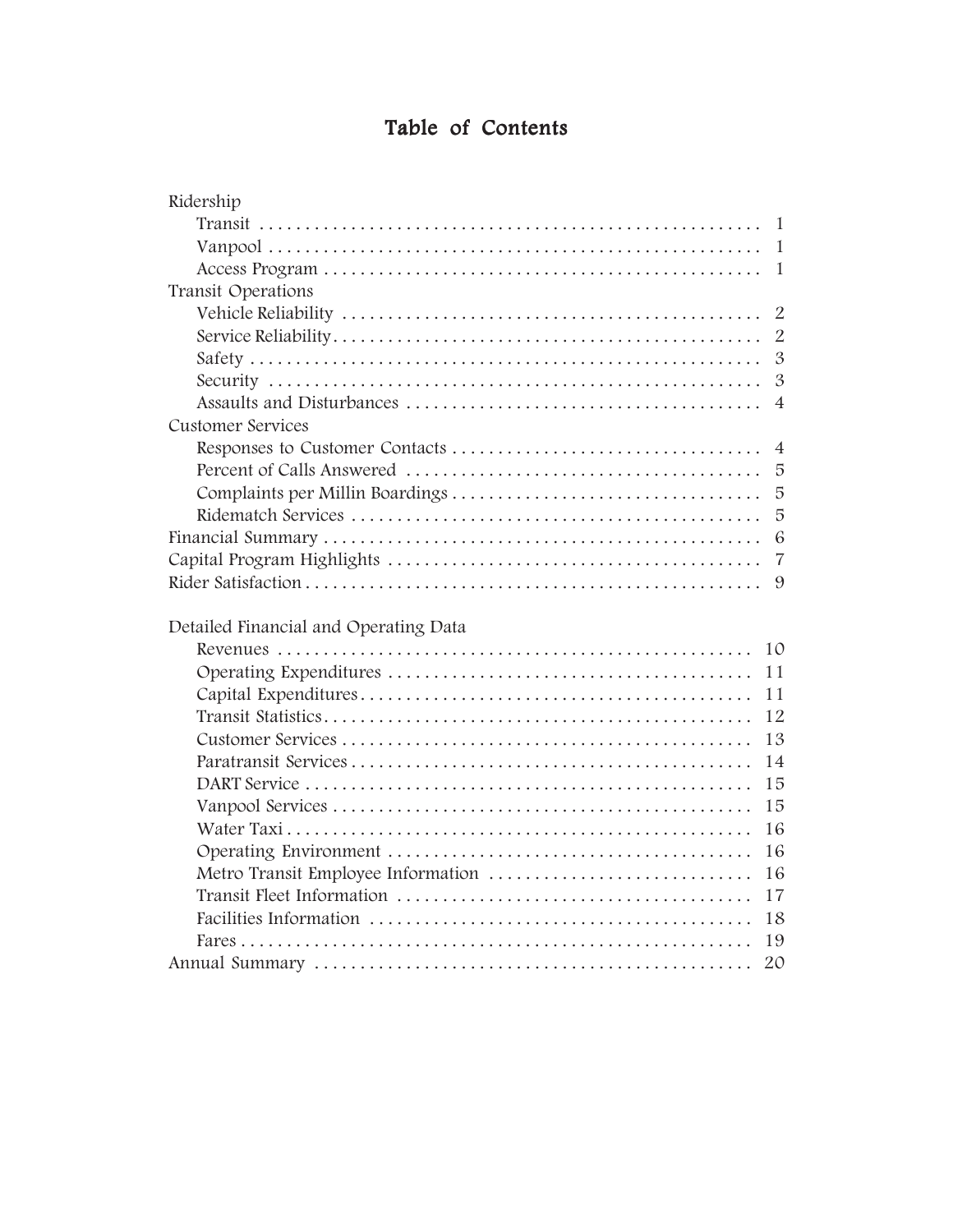# King County Metro Transit, 2008 Annual Management Report

# GENERAL MANAGER'S NOTE

This report presents King County Metro Transit operating and financial statistics for 2008, and other information important for gauging how well the Transit Division is doing in providing safe, reliable, cost-efficient transportation services to the King County region.

Transit Division's key indicators for 2008 reflected the continued strong growth in the local economy and rising gasoline prices during the year. Seattle gasoline prices peaked in June 2008 at an average of \$4.29, and King County employment peaked during the third quarter of that year. There were more commuters riding our service and people choosing Metro as an affordable alternative to filling up at the pump. In addition, the Transit division continued implementing changes to the system to provide more convenient service to more destinations. We also continued to develop new transit and vanpool markets by working closely with employers. Overall, Metro transit ridership was up 7.4 percent to nearly 119 million in 2008, reaching a new record for the second year in a row. Ridership on Metro Commuter Vans grew 20 percent for the year, also hitting a new record of 3.1 million trips.

Despite the increased traffic congestion from the strong economy, Metro's efforts to improve schedules and invest in schedule maintenance hours led to an improvement in on-time performance during the year. Transit's continuing emphasis on driver safety helped reduce the accident rate to the lowest level in 10 years. On the other hand, increased ridership also resulted in increasingly more crowded buses, and high gas prices were also accompanied by higher prices for diesel fuel, resulting in unanticipated cost increases for Transit. Assaults and disturbances were up for the year as well.

Other aspects of our service to customers also showed improvement. Vehicle reliability improved and responses to customer information requests continued to grow rapidly.

The March 1 fare increase helped move Metro's ratio of Operating Revenue to Operating Expense to 24.6 percent, approaching the 25 percent target established by the King County Council in Transit's Financial Policies.

Taken together, these indicators show that more and more people turned to Metro in 2008 for transportation alternatives. We continue to work hard to meet this demand by providing safe, convenient and reliable service.

Mir Demard

Kevin Desmond, General Manager Metro Transit Division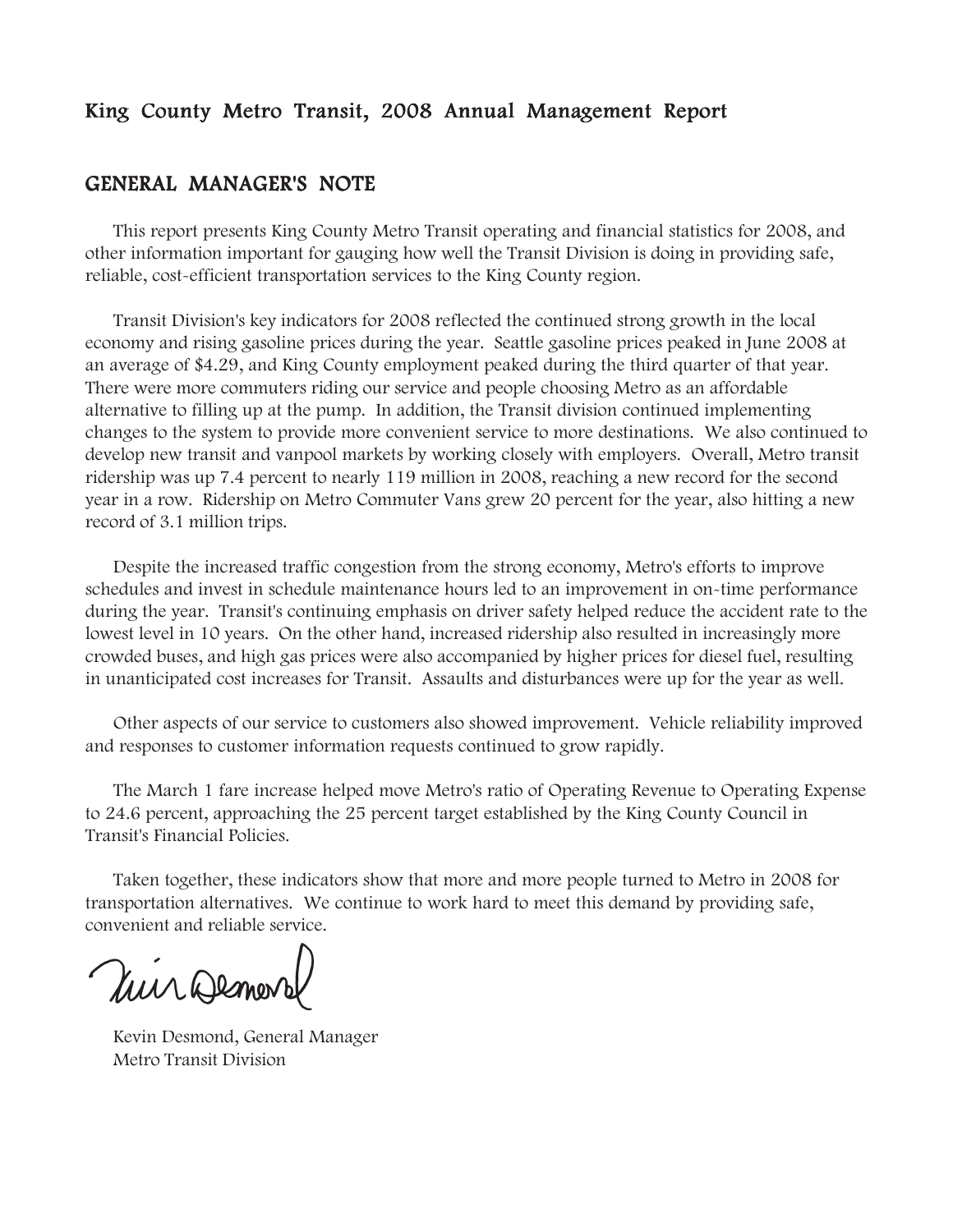# 2008 PUBLIC TRANSPORTATION SERVICES**—RIDERSHIP**



Transit Ridership. Ridership on King County Metro Transit grew to a record 118.8 million passenger boardings in 2008, an increase of 7.4 percent over 2007 ridership. Growth accelerated as rising gasoline prices, combined with ongoing employment growth, strengthened demand for transit. Combined ridership on Metro and Metro-operated Sound Transit service was 126.9 million, another record.





Commuter Van Ridership. Metro's Commuter Van Program ridership also set a new record in 2008, reaching 3.1 million trips, an increase of 20 percent over 2007 levels. As with transit ridership, increased employment and rising gasoline prices have contributed to gains in vanpool ridership, as have staff efforts to partner with new employers and the State of Washington, and to identify "clusters" of Rideshare Online applicants. There were 1,207 commuter vans in service as of the end of the year, an increase of 17.9 percent compared to a year earlier.

Access Program Ridership. Access passenger rides increased 0.3 percent to 1,121,776 in 2008 compared with 1,118,400 in 2007. Over the same period of time, taxi scrip rides decreased 3.6 percent to 34,046 from 35,320. Access productivity was 1.68 trips per vehicle service hour for the year, 3.4 percent lower than that achieved in 2007.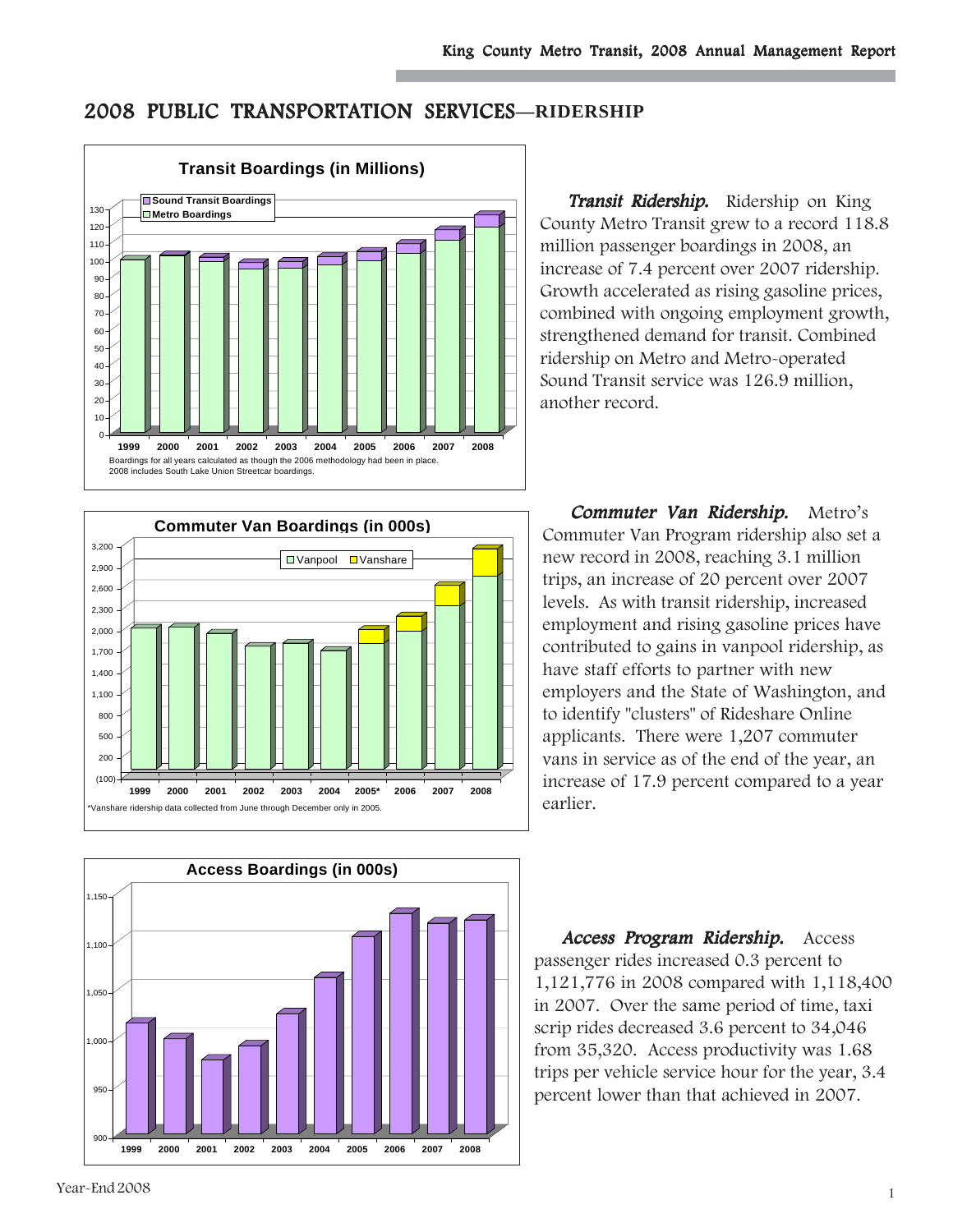# TRANSIT OPERATIONS



Vehicle Reliability. Miles between troublecalls increased in 2008 to a new record high of 5,568, a 6.7 percent increase over 2007. Metro's trolley fleet achieved the highest level ever, with 33.5 percent improvement in reliability over 2007.



Service Reliability. On-time performance increased in 2008, reversing a three year decline. On-time performance averaged 76 percent for the three service changes in 2008, up 1.3 percent from the average of the three service changes in 2007.

This increase reflects the addition of service maintenance hours with Transit Now funding beginning in 2007.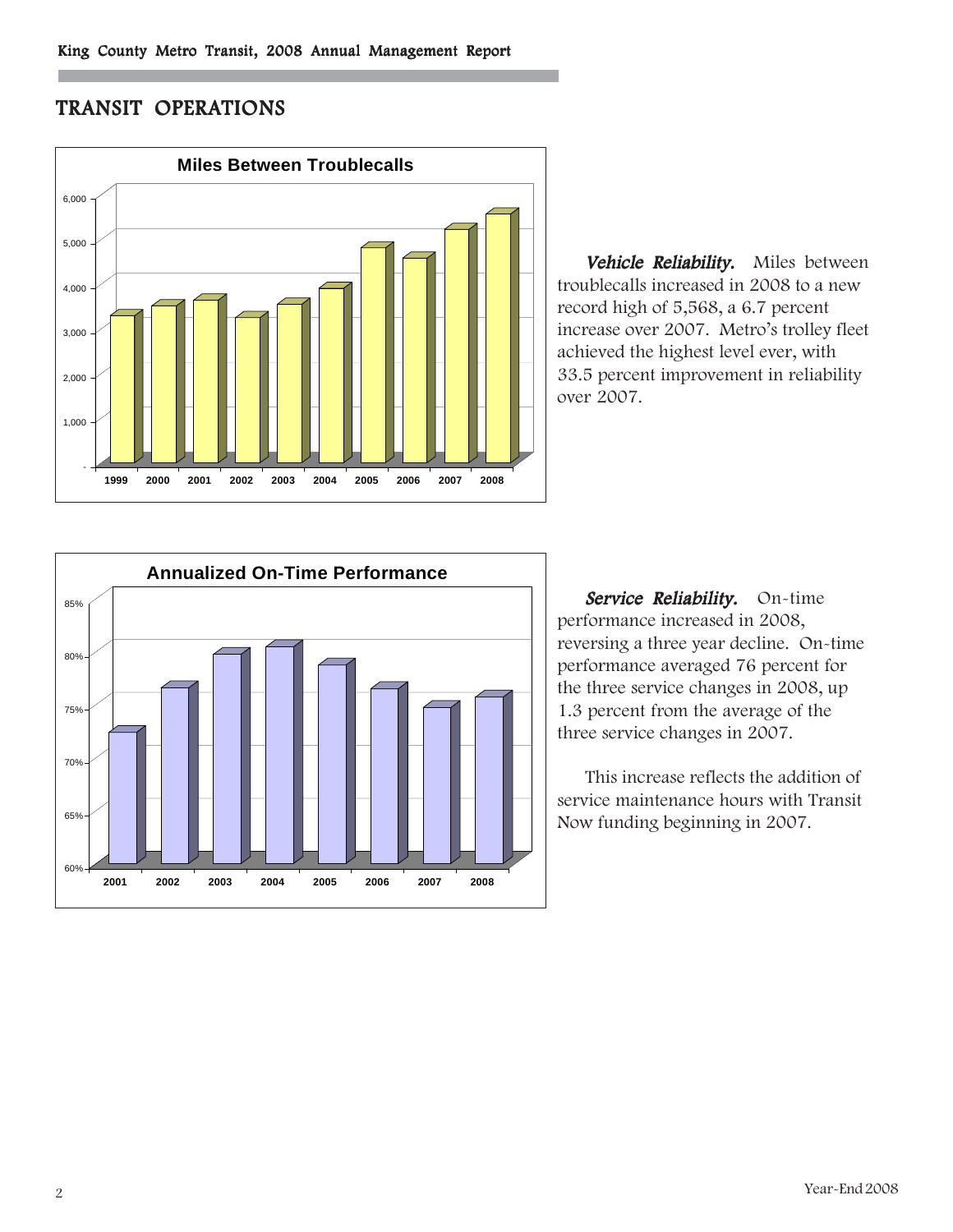# TRANSIT OPERATIONS (cont'd)



Safety. The accident rate per million miles was down 15.4 percent in 2008 to 36.4 from 43.1 in 2007. The rate of preventable accidents was down 5.9 percent from 2007. Preventable accidents were 24.6 percent of total accidents for 2007, up 11.2 percent from a year earlier.



Security. Transit has placed increased emphasis on security since 2003. There was a substantial increase in full-time Metro Transit police beginning in 2006, and as a result of continuing efforts, arrests and other enforcement actions on transit coaches and property increased 4.4 percent over 2007 to 3,314.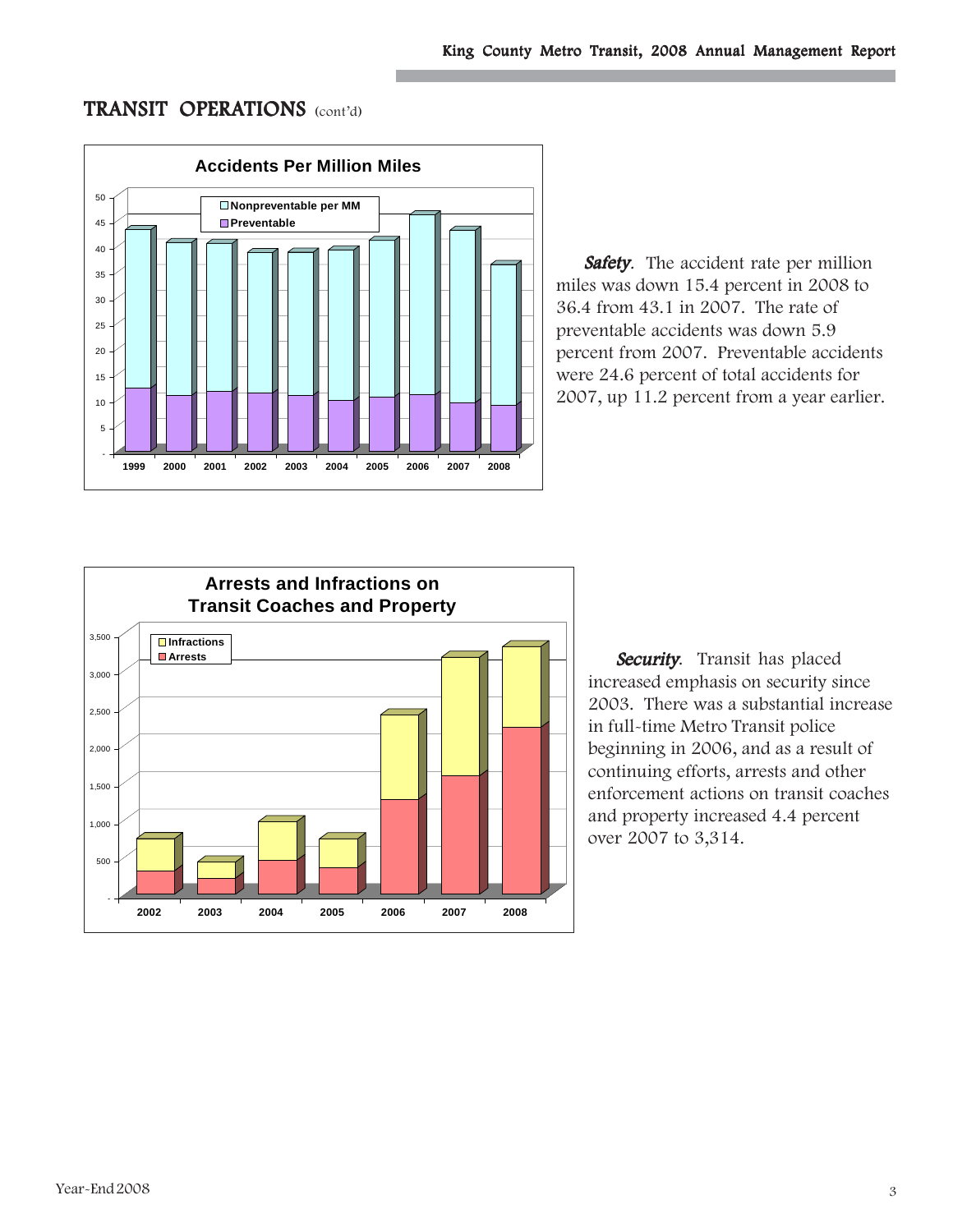# TRANSIT OPERATIONS (cont'd)



The number of physical assaults on operators (181) during 2008 was 32.1 percent higher than during 2007. There was an 11.3 percent increase in the total number of reported passenger assaults in 2008 to 364. Reported passenger disturbances declined by 9.6 percent. Passenger assaults occur when there is an assault with a clear or identified victim. Altercations among riders with no identified victim are considered disturbances.

# CUSTOMER SERVICES



Metro is continuing work to make it easier for customers to get information, resulting in dramatic growth in responses to customer contacts over the last ten years. There were 16.6 million responses to customer telephone and Internet inquiries in 2008 compared to nearly 13.8 million in 2007, an increase of 20.7 percent. Internet sessions increased 22.6 percent and accounted for 92.4 percent of total customer responses in 2008. The total number of telephone calls to the Customer Assistance Office and the Rider Information Office increased 4.8 percent in 2008 compared to 2007.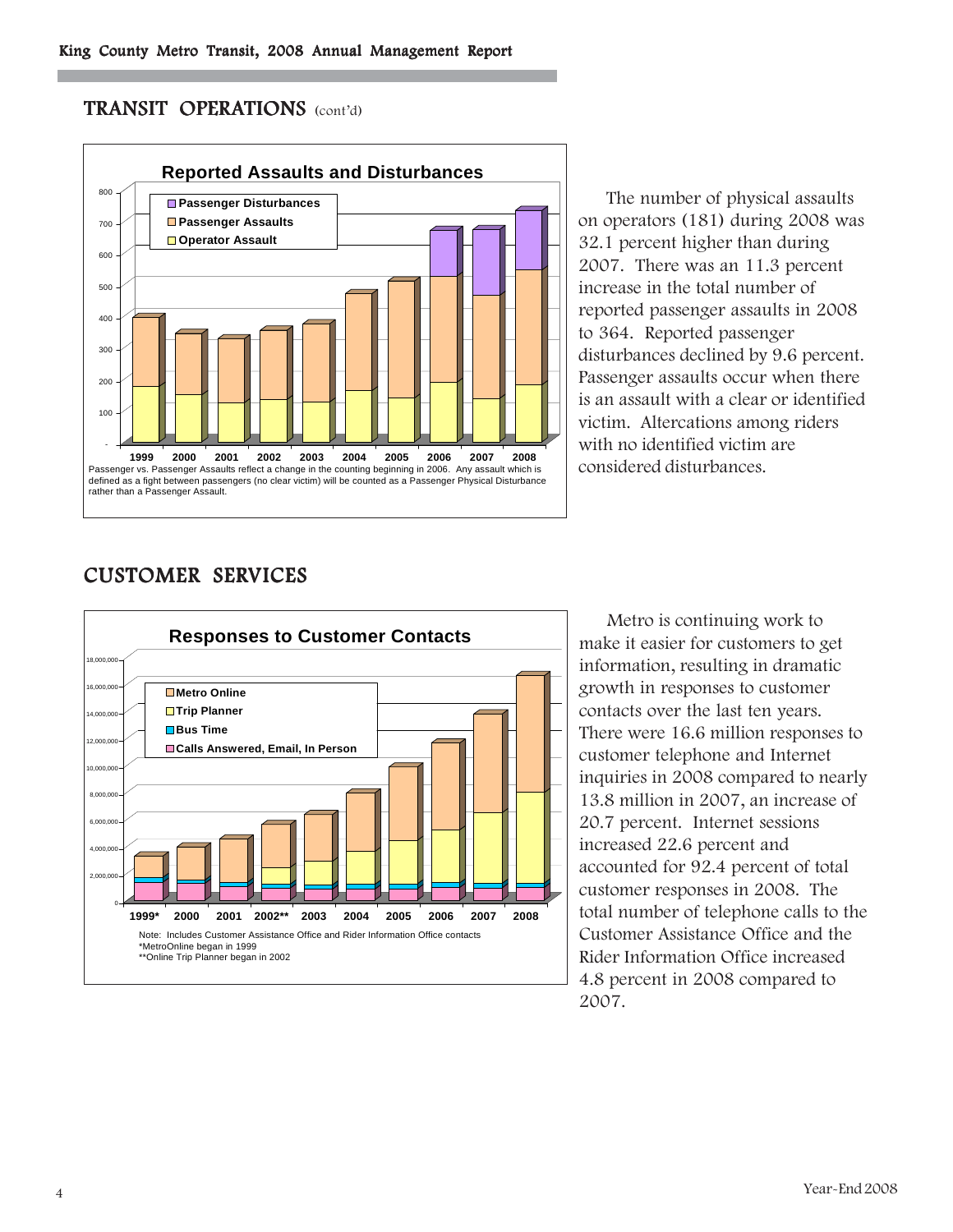

The percent of calls answered in the Customer Assistance Office was 85 percent in 2008, 2.5 percent lower than the percent answered in 2007.



During 2008, complaints per million boardings were up 2.9 percent, service requests per million boardings were up 4.8 percent, and commendations per million boardings were up 13.1 percent from a year earlier.



Ridematch requests reached a new record in 2008. Ridematching information was processed for 47,223 new and current customers, an increase of 31.5 percent from the number of requests in 2007. In addition, customers logged on to RideshareOnline.com over 109,000 times during 2008, an increase of 23.3 percent over 2007.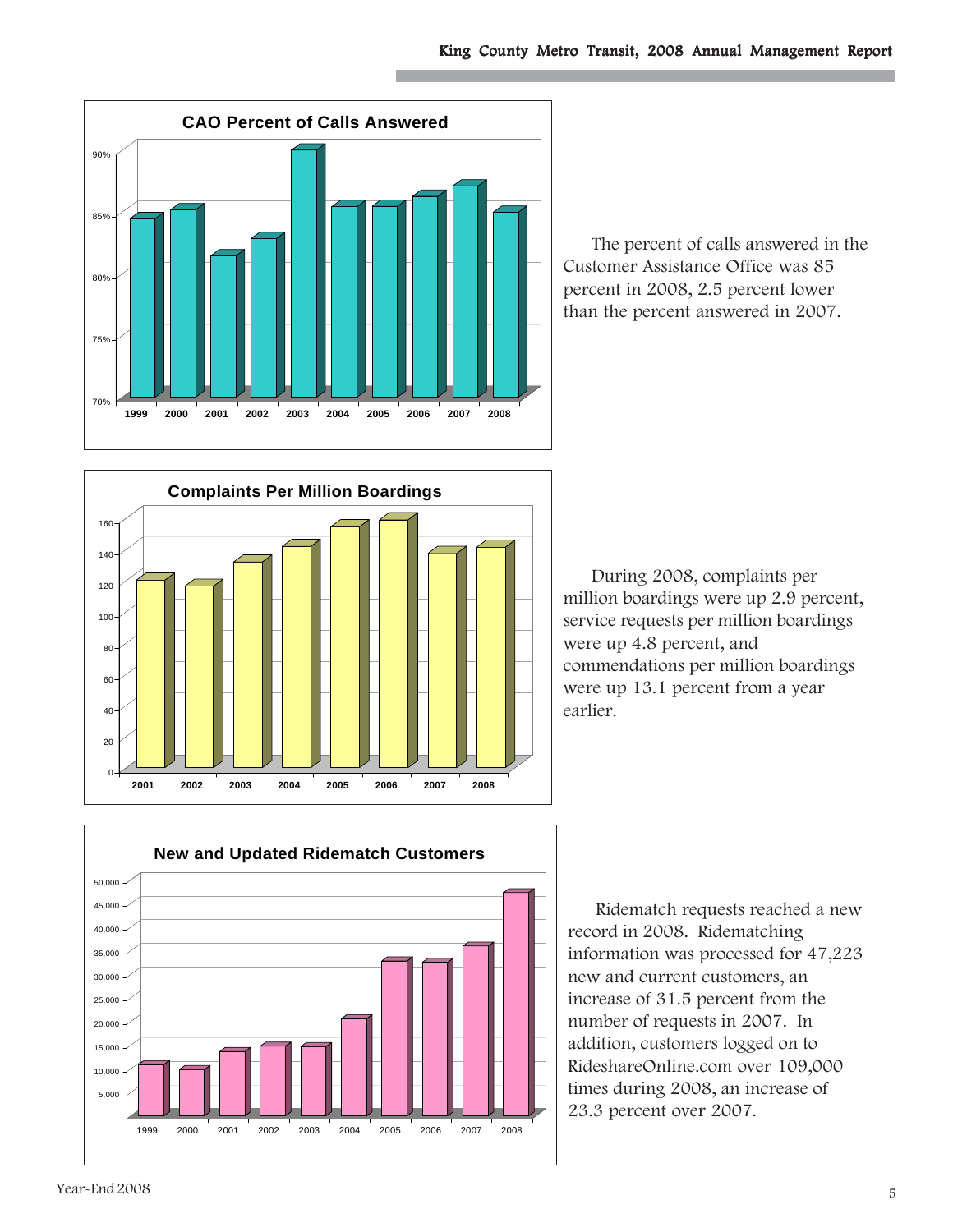# FINANCIAL SUMMARY–Year-End 2008



Metro's operating cost per service hour increased 8.1 percent in 2008, to \$123.45. Key factors behind the increasing cost per hour were the rapidly rising cost of diesel fuel and continued increases in the costs of medical and retirement benefits. The Seattle-Tacoma-Bremerton Consumer Price Index increased 4.2 percent during 2008.



Metro's financial policies include an operations revenue to operating expense ratio (OR/OE) target of 25 percent. The OR/OE for bus service was 24.6 percent for 2008. This compares to 21.4 percent for 2007 and 21.7 percent for 2006. OR/OE excludes rideshare, paratransit, water taxi and most operating grants.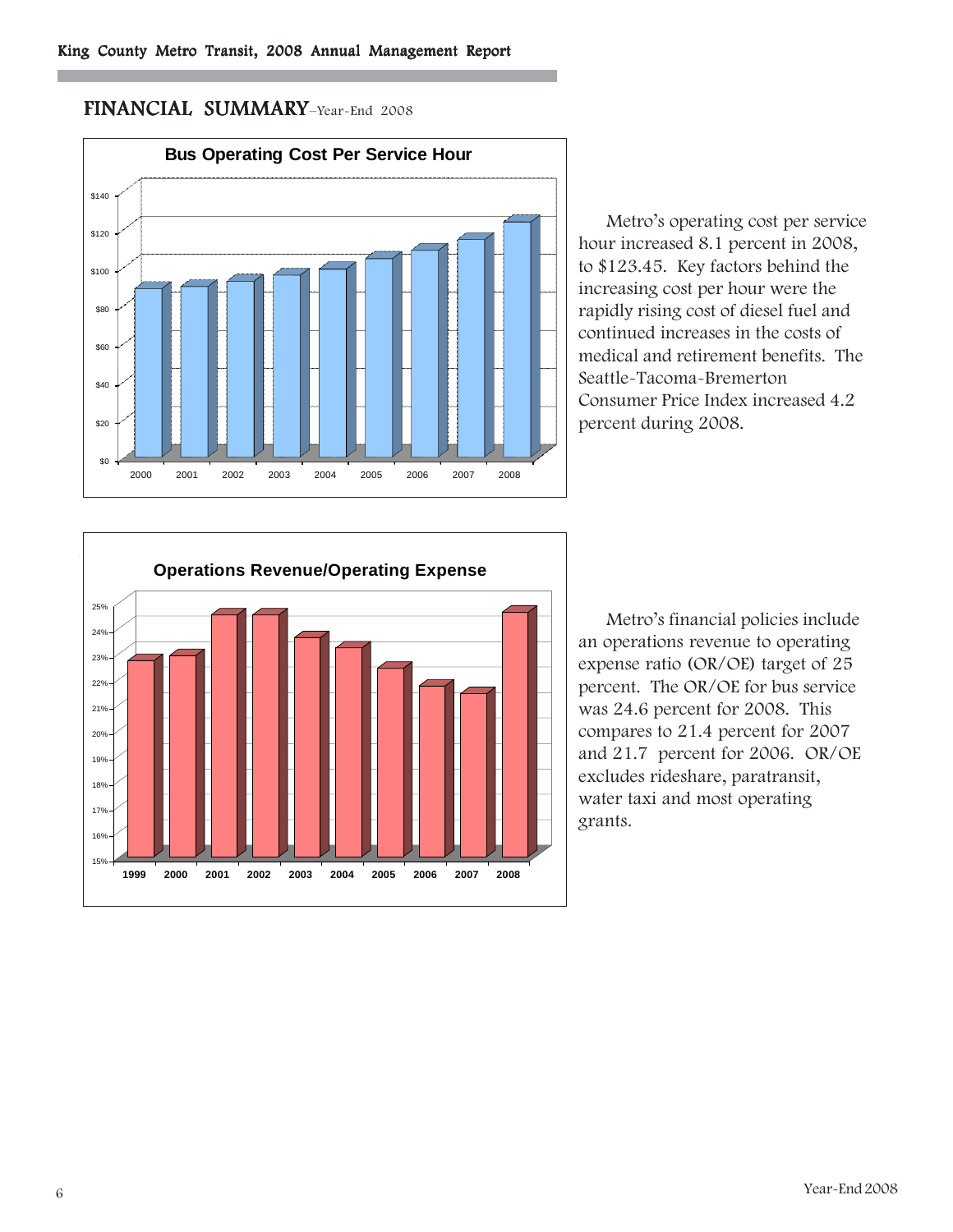# CAPITAL PROGRAM HIGHLIGHTS

The Transit Capital Program spent \$101.6 million in 2008 to both replace aging infrastructure and support service delivery and expansion. Maintaining existing infrastructure accounted for 32 percent of this capital expense, providing new capacity and supporting the Six-Year Service Plan was 41 percent of expense and 23 percent went for projects with our regional partners. Projects with the largest expense in each category were the Transit Asset Maintenance Program, Articulated Buses and the Redmond TOD Parking Garage.



In the 2008/2009 midbiennium financial plan, Capital Improvement Project (CIP) expenditures were projected to be \$121.7 million. This equates to a planned to actual accomplishment rate of 83 percent, which is lower than previous years and the 90 percent target. Projects with the largest underexpenditures were Radio AVL Replacement and Regional Fare Coordination, due to vendor issues which delayed milestone payments. Most underspending was due to shifts in the timing of expense, but

some was related to funding uncertainty and anticipated budget reductions. Grant and other project specific revenue was \$11 million less than planned, again primarily related to delay in the timing of expense.

### Fleet

- Accepted delivery of 22 articulated, hybrid buses that were placed into service during the summer to increase capacity.
- Expanded the vanpool fleet and the ability to meet customer demand by purchasing 234 additional vehicles, which were partially funded by state grants.
- Purchased 31 vans for Accessible Services, 29 replacements for existing vehicles and 2 for new service. Also bought 23 replacement and 7 expansion vehicles for Community Access Transportation; 23 of these were funded by state grants.
- Advertised a contract for 40-foot bus procurement, which will be signed in 2009, with new buses arriving in 2010.
- Received a prototype 27-foot bus to replace the existing 25-foot fleet. Production buses will arrive in the first half of 2009.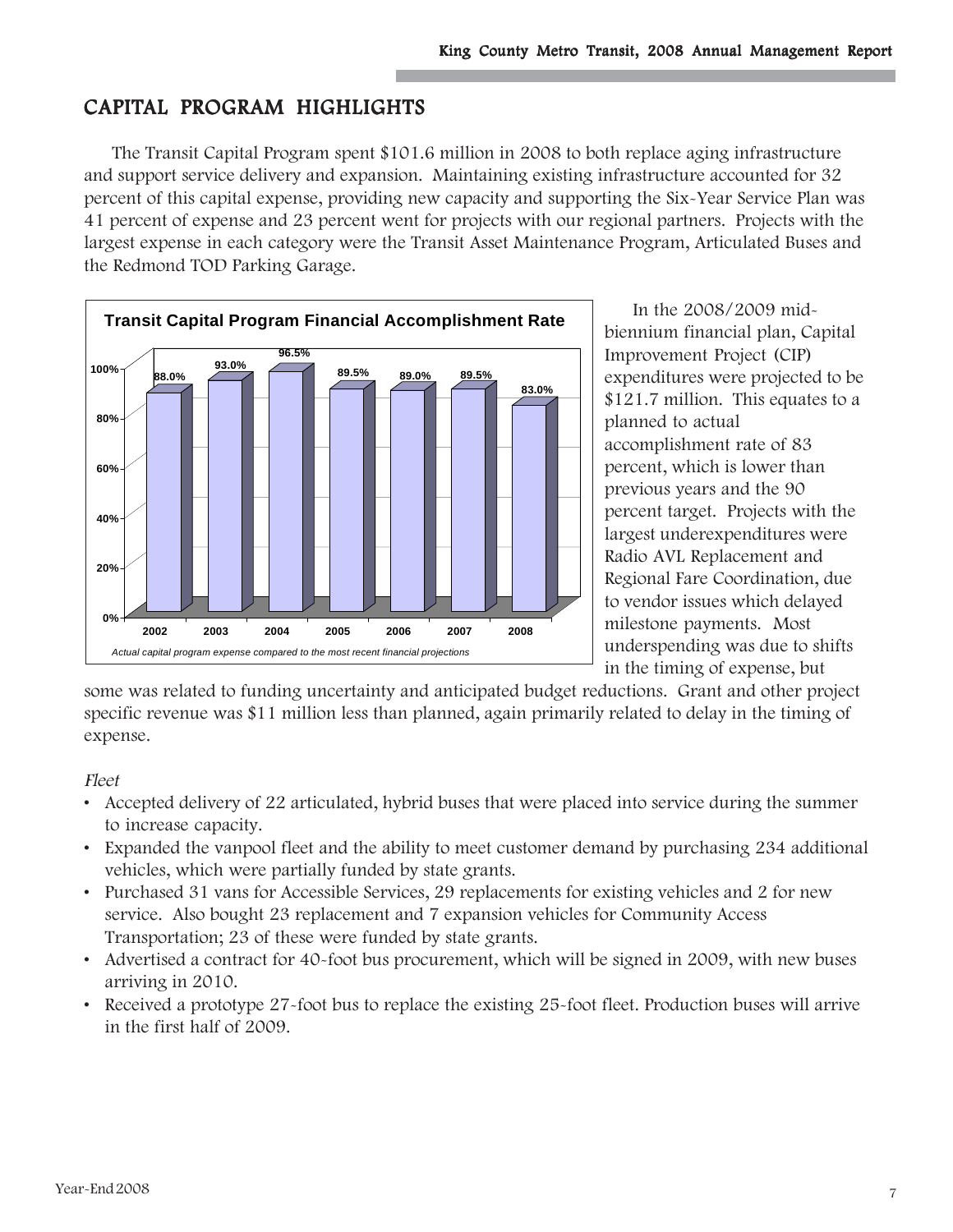### Asset Replacement

- As part of the Transit Asset Maintenance Program, installed three hydraulic table lifts at the Component Supply Center for the Paint Shop; began construction to replace an in-ground hydraulic lift at Bellevue Base; replaced the roof at the Component Supply Center; substantially completed replacement of the HVAC system at Central Base, incorporating energy efficiency elements and completed eight pavement rehabilitation projects at park-and-rides and transit bases.
- Replaced 57 vehicles during 2008, 21 automobiles (15 of which are hybrids), 5 light duty trucks, 3 heavy duty trucks, 22 vans and 6 forklifts and utility carts.
- Technology replacements included 4 servers, a server chassis and network wiring at Atlantic Central Base.

## Operating Facilities

- Completed final design for a perimeter security system at Ryerson Base and expansion of layover space at the Eastgate park-and-ride.
- Completed rooftop and maintenance bay fall protection at all Transit Bases to meet state regulations.
- Awarded a contract in October for renovations at Ryerson Base to both expand capacity and update infrastructure. The work includes remodeling the interior to increase space for drivers and vehicle maintenance staff, providing a new roof, HVAC system and electrical improvements.
- Completed installation and programming of entrance and exit barriers in the Downtown Seattle Transit Tunnel for improved security.

## Passenger Facilities

- Opened the Redmond Transit Center in February, which provided more loading bays, off-street layover space and improved passenger amenities. This partnership effort was managed by Metro Transit but funded by federal grants and Sound Transit. Began construction of a parking garage at the site, which is part of a Transit Oriented Development effort. The garage was 58 percent completed at year end and should be ready for use in June 2009.
- Began construction at the Burien Transit Center, which should be completed in June 2009. The new facility will have a larger covered passenger waiting and boarding areas, security cameras, as well as a new bus layover facility.
- Completed the Montlake Bike Station during the first quarter, which increased bike lockers at that location from 20 to 54. Installed 24 new bike lockers at four park-and-rides.
- Installed new passenger shelters at 96 sites, 44 from the backlog list and 52 at other warranted locations. Another 160 zone improvements were made, including upgrading shelters at 22 sites, adding lighting to 59 shelters, adding benches at 43 sites and making ADA improvements at 47 bus stop locations.
- Completed security and lighting upgrades at the Northgate Transit Center.
- Developed prototypes for new passenger signage and conducted a field test at a new transit center in late 2008. After a pilot installation, passenger signage replacement will begin in fall 2009.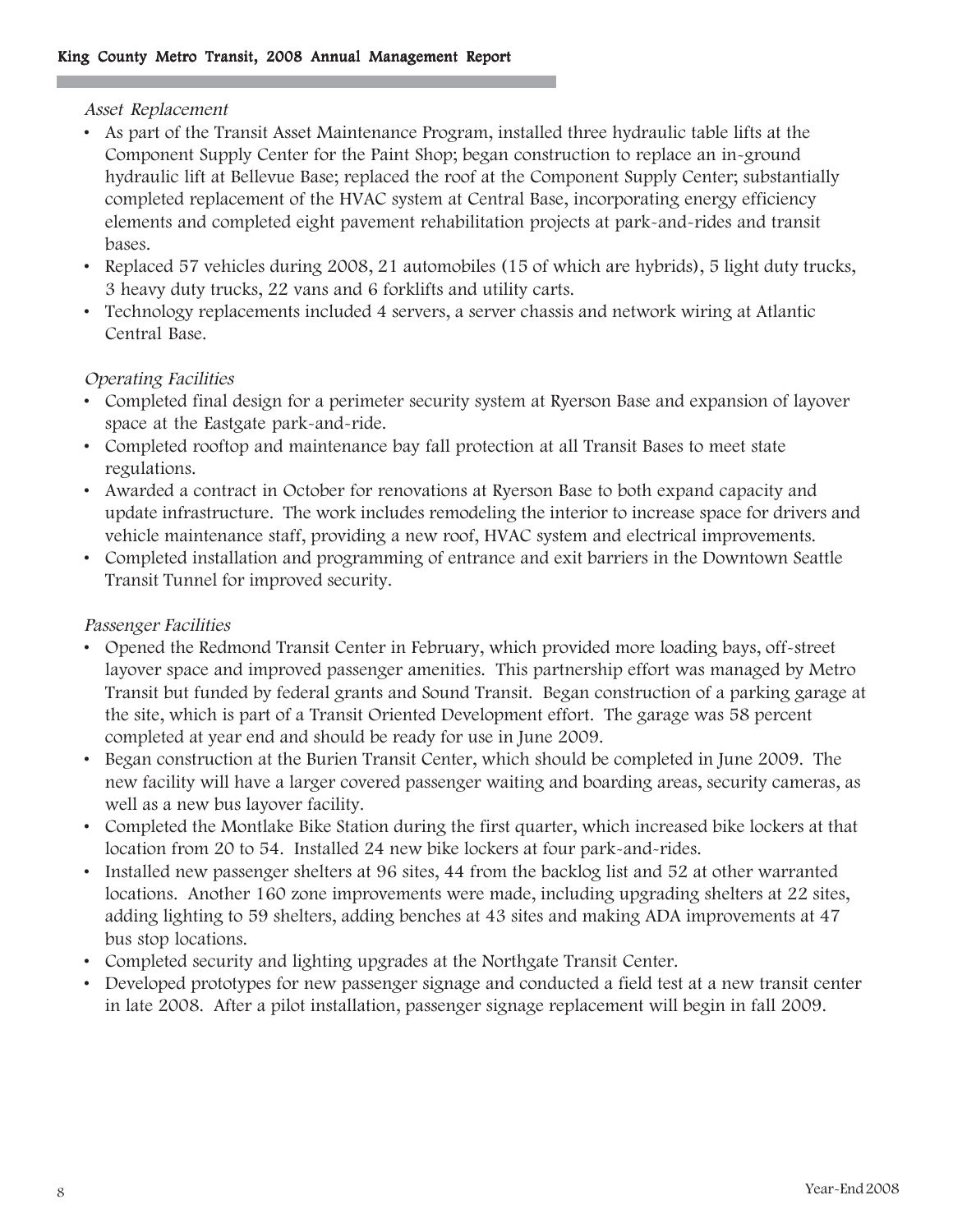## **Other**

- Completed conceptual design review for the On Board Systems project.
- Completed the factory acceptance test on the digital microwave subsystem of the radio replacement project. Improvements to nine radio antennae sites that are critical to radio system replacement were also finished during the year.
- Implemented the final module of the BOSS replacement project, with the daily operations module in use at all bases during the summer. The overall project replaced a system that ran on obsolete hardware and integrated operations assignment pick and dispatch with scheduling.
- Installed another 131 security cameras on buses by July. Camera buses will be used on high-risk routes to improve security for operators and passengers.
- Completed some Smart Card systems integration tests during the fall of 2008. Implementation of this new fare payment system will begin in the spring of 2009.
- Completed design for RapidRide buses and shelters, developing a branded identity for the new Bus Rapid Transit service that will begin in 2010.
- Signed agreements with Seattle DOT for RapidRide work involving signal cabinets for transit signal priority and ITS communication investments.
- Finished paving and storm drainage work at North Base that allows King County trucks access to the new Solid Waste facility.



# RIDER SATISFACTION

Metro's customer satisfaction remains high. Ninety-five percent of riders in 2008 were somewhat or very satisfied with Metro overall. The percentage of riders who said they were "very satisfied" with Metro overall increased from the percent reported in 2007.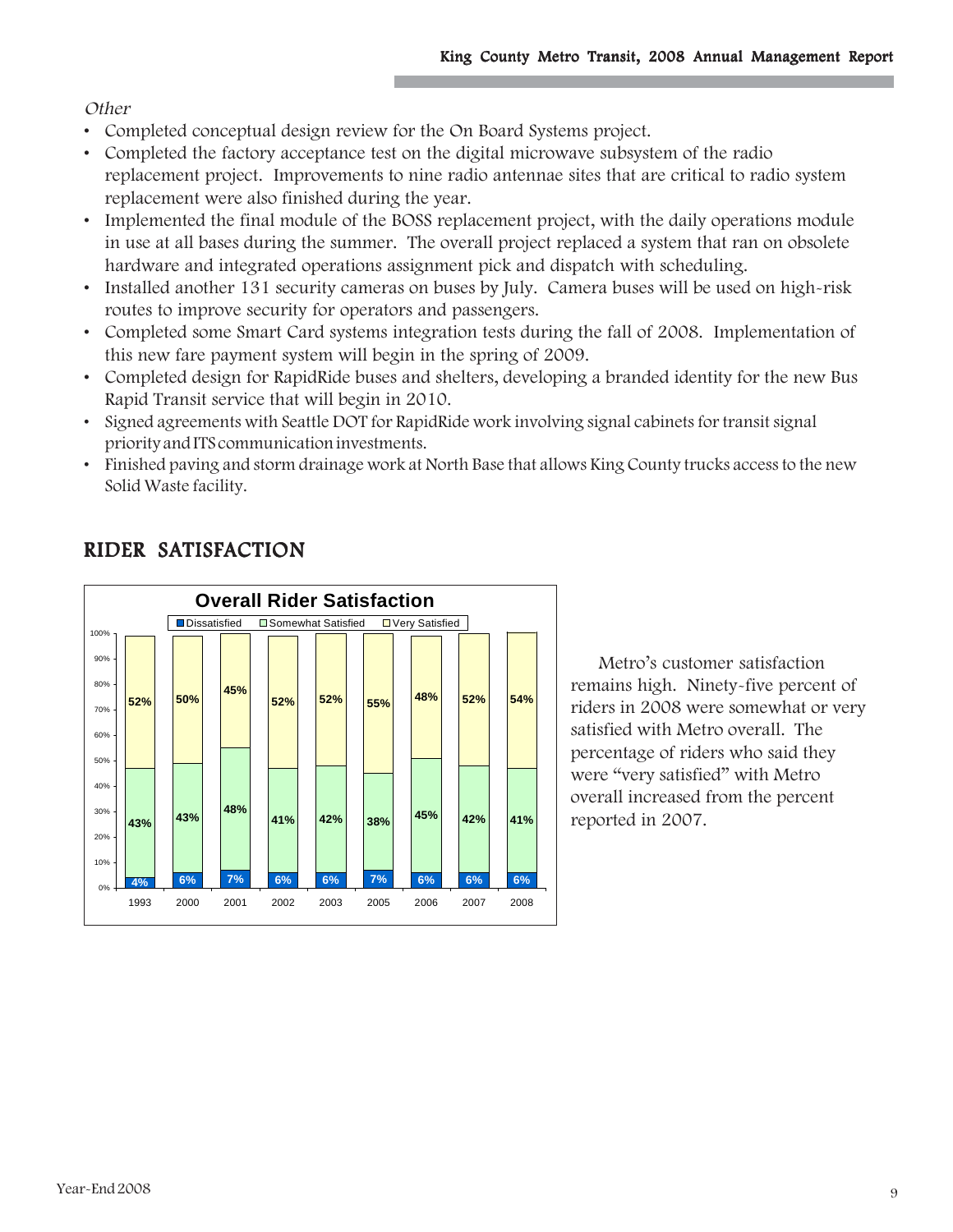### PUBLIC TRANSPORTATION FUND REVENUES-Year-End 2008

| Source                                                    | Operating | Capital <sup>1</sup> | Revenue Fleet<br>Replacement | <b>TOTAL</b>  | 2008 Adopted<br><b>Budget</b> |
|-----------------------------------------------------------|-----------|----------------------|------------------------------|---------------|-------------------------------|
| Operations                                                |           |                      |                              |               |                               |
|                                                           |           |                      |                              | \$33,671,985  |                               |
|                                                           |           |                      |                              | \$65,803,978  |                               |
|                                                           |           |                      |                              | \$9,810,077   |                               |
| Subtotal Transit Operations  \$109,286,040                |           |                      |                              | \$109,286,040 |                               |
|                                                           |           | \$2,691,180          |                              | \$8,049,278   |                               |
|                                                           |           |                      |                              | \$470,432     |                               |
|                                                           |           | $\sqrt{82,}691,180$  |                              | \$117,805,750 | \$104,775,284                 |
| Non-Operations                                            |           |                      |                              |               |                               |
|                                                           |           | \$108,585,416        |                              | \$442,656,422 | \$451,457,831                 |
|                                                           |           | \$36,448,095         | \$56,200,000                 | \$98,962,048  | \$104,257,650                 |
| Other King County Funds <sup>4</sup> \$1,728,706          |           | \$375,000            |                              | \$2,103,706   | \$2,396,588                   |
| Sound Transit Svc Contributions <sup>5</sup> \$47,421,101 |           | \$4,030,135          |                              | \$51,451,236  | \$47,560,782                  |
| South Lake Union Streetcar  \$2,194,965                   |           | \$187,607            |                              | \$2,382,572   | \$1,975,163                   |
| Other Non-Operations <sup>6</sup> \$2,716,552             |           | 2,874,134            | \$4,346,135                  | \$9,936,821   | \$19,815,087                  |
| Total Non-Operations  \$394,446,283                       |           | \$152,500,387        | \$60,546,135                 | \$607,492,805 | \$627,463,101                 |
| TOTAL REVENUE                                             |           |                      |                              |               |                               |
| THROUGH YEAR-END 2008  \$509,560,853                      |           | \$155,191,567        | \$60,546,135                 | \$725,298,555 | \$732,238,385                 |
| <b>TOTAL REVENUE</b>                                      |           |                      |                              |               |                               |
|                                                           |           |                      |                              | \$675,647,754 |                               |

#### Public Transportation Sub-Funds

1 Capital Fund and Bond Fund are combined.

2 Contract service, Ride Free Area and transit advertising income.

3 Grant reimbursements are subject to expenditures on eligible projects. Under expenditures in these projects result in less revenue being recognized.

4 Payment by Roads, Fleet and Airport funds for services directly supporting their functions rather than King County Metro public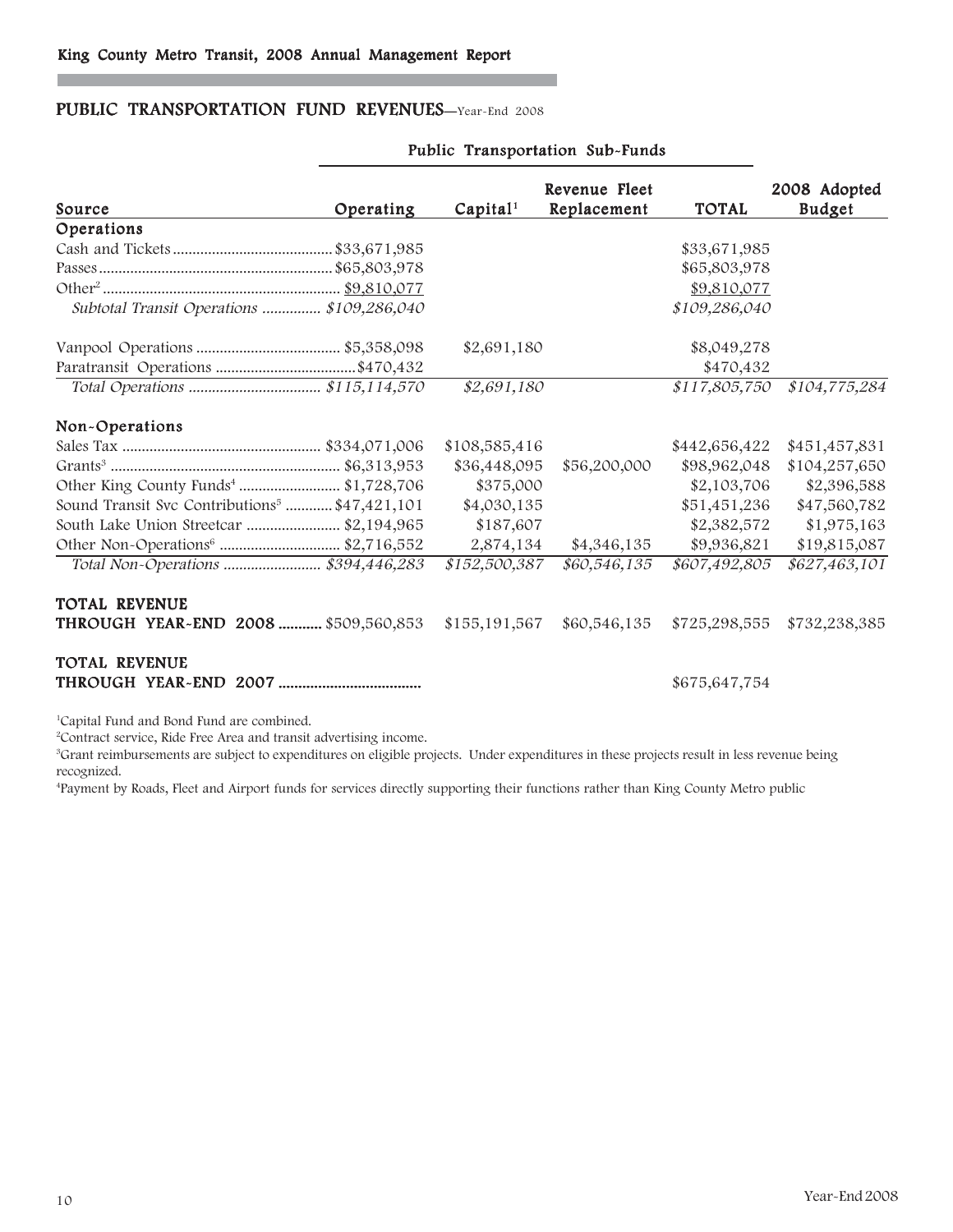|                                                                                     | 2008         | 2008             |
|-------------------------------------------------------------------------------------|--------------|------------------|
|                                                                                     | Expenditures | Annual Budget    |
| <b>Transit Division</b>                                                             |              |                  |
|                                                                                     |              |                  |
|                                                                                     |              |                  |
|                                                                                     |              |                  |
|                                                                                     |              |                  |
|                                                                                     |              |                  |
|                                                                                     |              |                  |
|                                                                                     |              |                  |
|                                                                                     |              |                  |
|                                                                                     |              |                  |
|                                                                                     |              |                  |
|                                                                                     |              |                  |
|                                                                                     |              |                  |
|                                                                                     |              |                  |
|                                                                                     |              |                  |
|                                                                                     |              |                  |
|                                                                                     |              |                  |
|                                                                                     |              |                  |
|                                                                                     |              | \$547,599,443    |
| Other Department of Transportation                                                  |              |                  |
|                                                                                     |              | \$6,153,998      |
|                                                                                     |              | \$553,753,441    |
|                                                                                     |              | ( \$4,779,939)   |
|                                                                                     |              | \$548,973,502    |
|                                                                                     |              | $(\$47,520,490)$ |
|                                                                                     |              | (\$2,396,588)    |
| 2008 Transportation Operating Sub-Fund Total Expense,                               |              |                  |
|                                                                                     |              | \$499,056,424    |
| 2007 Transportation Operating Sub-Fund Total Expense,                               |              |                  |
|                                                                                     |              |                  |
| <sup>1</sup> Sound Transit contributions reimburse a portion of these expenditures. |              |                  |

### PUBLIC TRANSPORTATION OPERATING SUB-FUND EXPENDITURES-Year-End 2008

Г

2 Roads, Fleet and Airport contributions reimburse a portion of these expenditures.

### PUBLIC TRANSPORTATION CAPITAL SUB-FUND EXPENDITURES-Year-End 2008

|                                                                   | 2008<br>Expenditures | 2008 Annual<br>Projected Expense <sup>1</sup> |
|-------------------------------------------------------------------|----------------------|-----------------------------------------------|
|                                                                   |                      | \$5,306,094                                   |
|                                                                   |                      | \$16,223,383                                  |
|                                                                   |                      | \$21,692,412                                  |
|                                                                   |                      | \$9,420,459                                   |
|                                                                   |                      | \$11,667,415                                  |
|                                                                   |                      | \$4,256,419                                   |
|                                                                   |                      | \$4,171,280                                   |
|                                                                   |                      | \$1,711,046                                   |
|                                                                   |                      | \$28,575,747                                  |
|                                                                   |                      | \$28,907,969                                  |
|                                                                   |                      | \$4,694,000                                   |
| Total Transportation Capital Sub-Fund Expenditures  \$101,553,964 |                      | \$136,626,224                                 |
| Less: Planned Under-Expenditures                                  |                      | (\$14,927,165)                                |
| Net Planned Public Transportation Capital Sub-Fund Expenditures   |                      | \$121,699,059                                 |

1 Excludes leases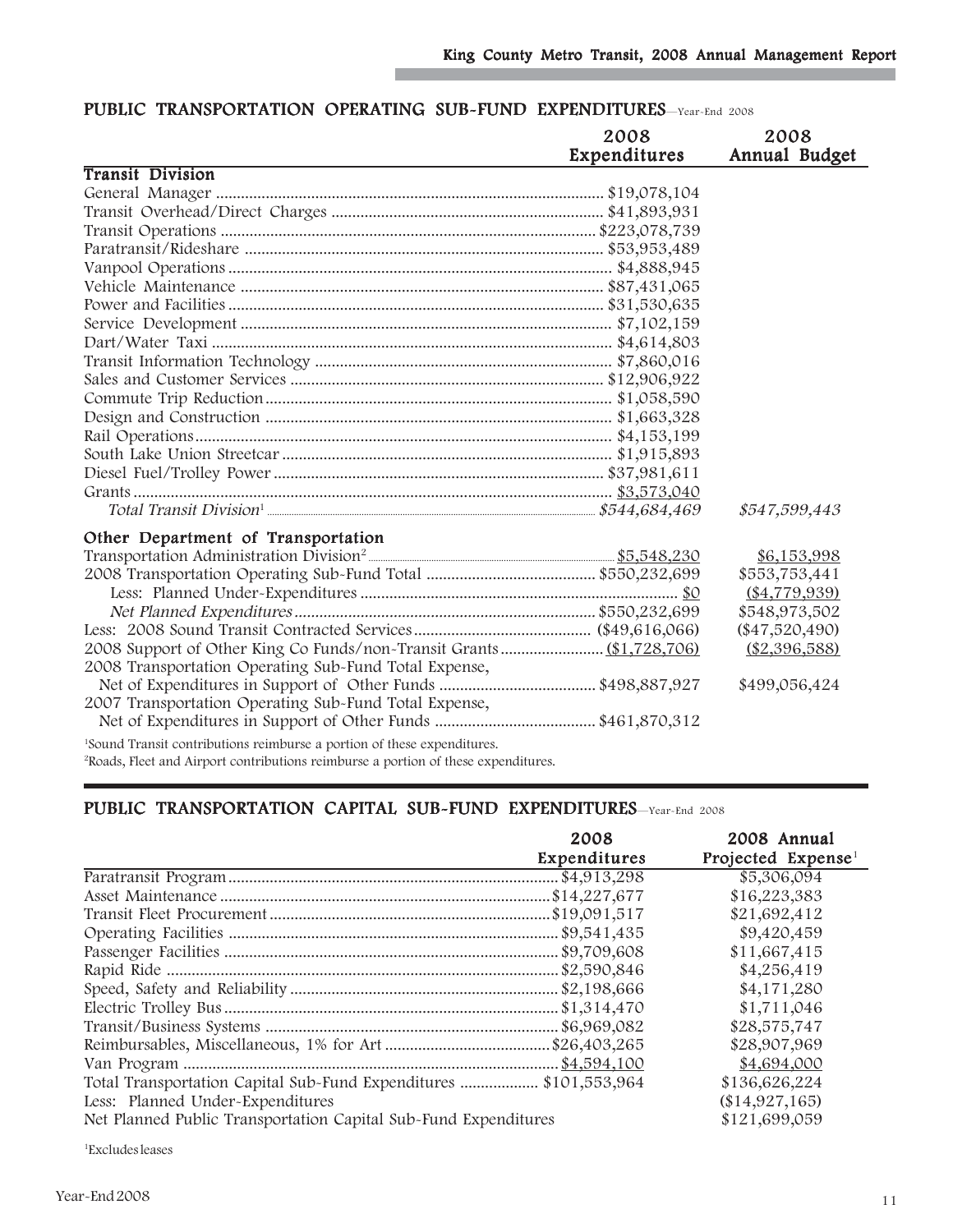### TRANSIT STATISTICS—Year-End 2008

| Excludes Vanpool and Paratransit                             | 2008 | 2007          |  |
|--------------------------------------------------------------|------|---------------|--|
| Transit System Including Metro and Sound Transit             |      |               |  |
|                                                              |      | 117,492,162   |  |
|                                                              |      | 3,771,895     |  |
|                                                              |      | 67,963        |  |
|                                                              |      | 3,839,858     |  |
|                                                              |      | 48,867,161    |  |
|                                                              |      | 30.6          |  |
|                                                              |      | 2.39          |  |
|                                                              |      | 5,220         |  |
| Passenger Accidents/Million Service Miles  6.2               |      | 7.9           |  |
| Traffic Accidents/Million Service Miles 30.2                 |      | 35.1          |  |
| Preventable Accidents as a % of Total Accidents  24.6%       |      | 22.2%         |  |
| Preventable Accidents per Million Service Miles  9.0         |      | 9.5           |  |
|                                                              |      | 75%           |  |
| Metro Transit Only                                           |      |               |  |
|                                                              |      | 110,600,190   |  |
|                                                              |      | 3,442,277     |  |
|                                                              |      | 67,963        |  |
|                                                              |      | 3,510,240     |  |
|                                                              |      | 43,065,082    |  |
|                                                              |      | 31.5          |  |
|                                                              |      | 2.55          |  |
| Bus Operations Revenue <sup>7</sup> \$109,286,040            |      | \$87,915,139  |  |
| Bus Operations Revenue <sup>7</sup> /Boarding  \$0.92        |      | \$0.79        |  |
| Bus Operations Revenue <sup>5,7</sup> /Service Hour  \$31.19 |      | \$25.05       |  |
| Bus Operations Revenue <sup>5,7</sup> /Platform Mile  \$2.54 |      | \$2.04        |  |
| Bus Operating Cost <sup>8</sup> \$432,560,519                |      | \$400,830,406 |  |
|                                                              |      | \$3.62        |  |
| Bus Operating Cost <sup>5,8</sup> /Service Hour  \$123.45    |      | \$114.19      |  |
| Bus Operating Cost <sup>5,8</sup> /Platform Mile\$9.95       |      | \$9.21        |  |
|                                                              |      | 21.4%         |  |

<sup>1</sup> Includes all subcontracted (DART) service, South Lake Union Streetcar and special event services.

<sup>2</sup> The automated passenger counting software used to estimate boardings was updated in 2006, resulting in a small change in ridership estimates. Ridership estimates for previous years have been updated to be consistent with this new software.

<sup>3</sup> Includes all coach revenue (in service), deadhead and layover hours; excludes subcontracted (DART) service.

<sup>4</sup> Includes all coach revenue (in service) and deadhead miles; excludes subcontracted service.

<sup>5</sup> Excludes subcontracted (DART) service.

<sup>6</sup> On-time performance data have been annualized using weighted service change data.

<sup>7</sup> Includes all Public Transportation Fund Operating Sub-Fund Operations Revenue, less Vanpool and Paratransit.

<sup>8</sup> Includes all Public Transportation Fund Operating Sub-Fund Expense less contributions from Roads, Fleet, Airport and Sound Transit. Excludes Water Taxi, Vanpool, Rideshare Services and Paratransit operating costs and some operating grants.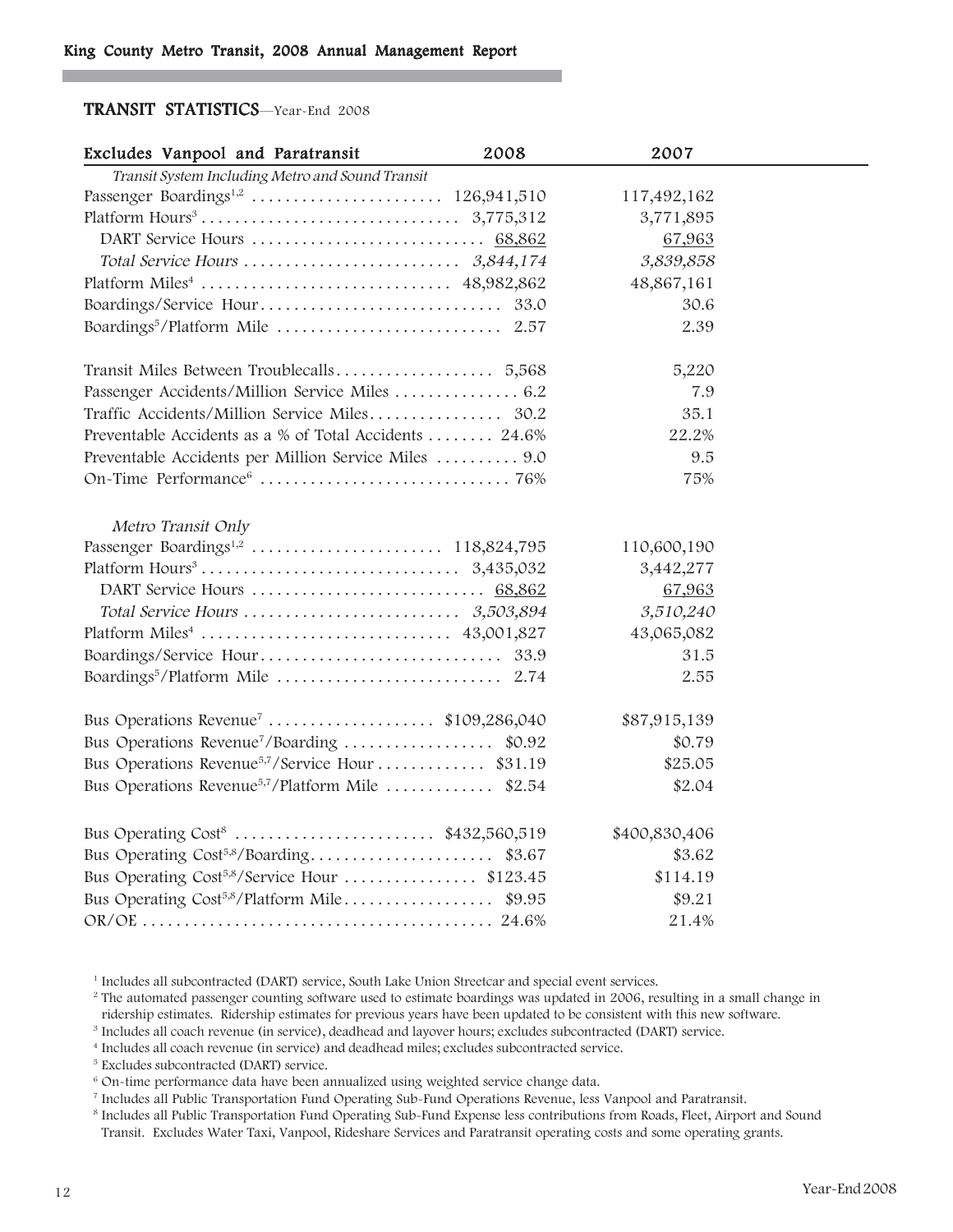### CUSTOMER SERVICES—Year-End 2008

| Customer Relations <sup>1</sup>                                                                                                                      | 2008 | 2007   |
|------------------------------------------------------------------------------------------------------------------------------------------------------|------|--------|
| <b>Customer Assistance Office—</b> The Customer Assistance Office responds to customers presenting commendations, complaints or<br>service requests. |      |        |
|                                                                                                                                                      |      | 80,994 |
|                                                                                                                                                      |      | 70,548 |
|                                                                                                                                                      |      | 87%    |
|                                                                                                                                                      |      | 84%    |
| Email/U. S. Mail Received/In-Person Contacts, etc 10,039                                                                                             |      | 7,612  |
|                                                                                                                                                      |      | 78,160 |
|                                                                                                                                                      |      | 88,606 |
| Contacts Recorded in the Customer Assistance Tracking System                                                                                         |      |        |
|                                                                                                                                                      |      | 2,617  |
|                                                                                                                                                      |      | 16,143 |
|                                                                                                                                                      |      | 137.4  |
| Commendations/Million Boardings  18.0                                                                                                                |      | 15.9   |

Rider (RIO)/Bus Time Information—The Rider Information Office responds to customer inquiries received via direct telephone calls. Automated bus schedule information is provided through Bus-Time telephone calls, Metro Online sessions and Online Trip Planner visits.

|                                                          | 1,487,218  |
|----------------------------------------------------------|------------|
| Incoming Customer Calls Answered (w/o Bus-Time)  884,523 | 832,830    |
| Percent Answered Within 2-1/3 Minutes  48%               | 49%        |
|                                                          | 333,353    |
|                                                          | 1,166,182  |
|                                                          | 78%        |
|                                                          | 5,226,584  |
|                                                          | 7,300,605  |
|                                                          | 12,527,189 |
|                                                          | 13,771,531 |

Ridematch Services-King County Metro Transit provides regional computerized matching services to individuals in nine counties wishing to form or join a carpool or vanpool. Contacts are made by telephone, mail and through Metro's RideshareOnline.com Internet service. Metro also provides customized carpool and vanpool services to King County employers.

|                                    | 347,653 |
|------------------------------------|---------|
|                                    | 88,937  |
|                                    | 20,306  |
| Update Ridematch Customers  20,201 | 15,614  |

<sup>1</sup> Includes contacts regarding Sound Transit service.

<sup>2</sup> Service Request: The customer requested an adjustment or change in service.

<sup>3</sup> Complaint: The customer expressed dissatisfaction or discontent with the service received or with an incident that occurred.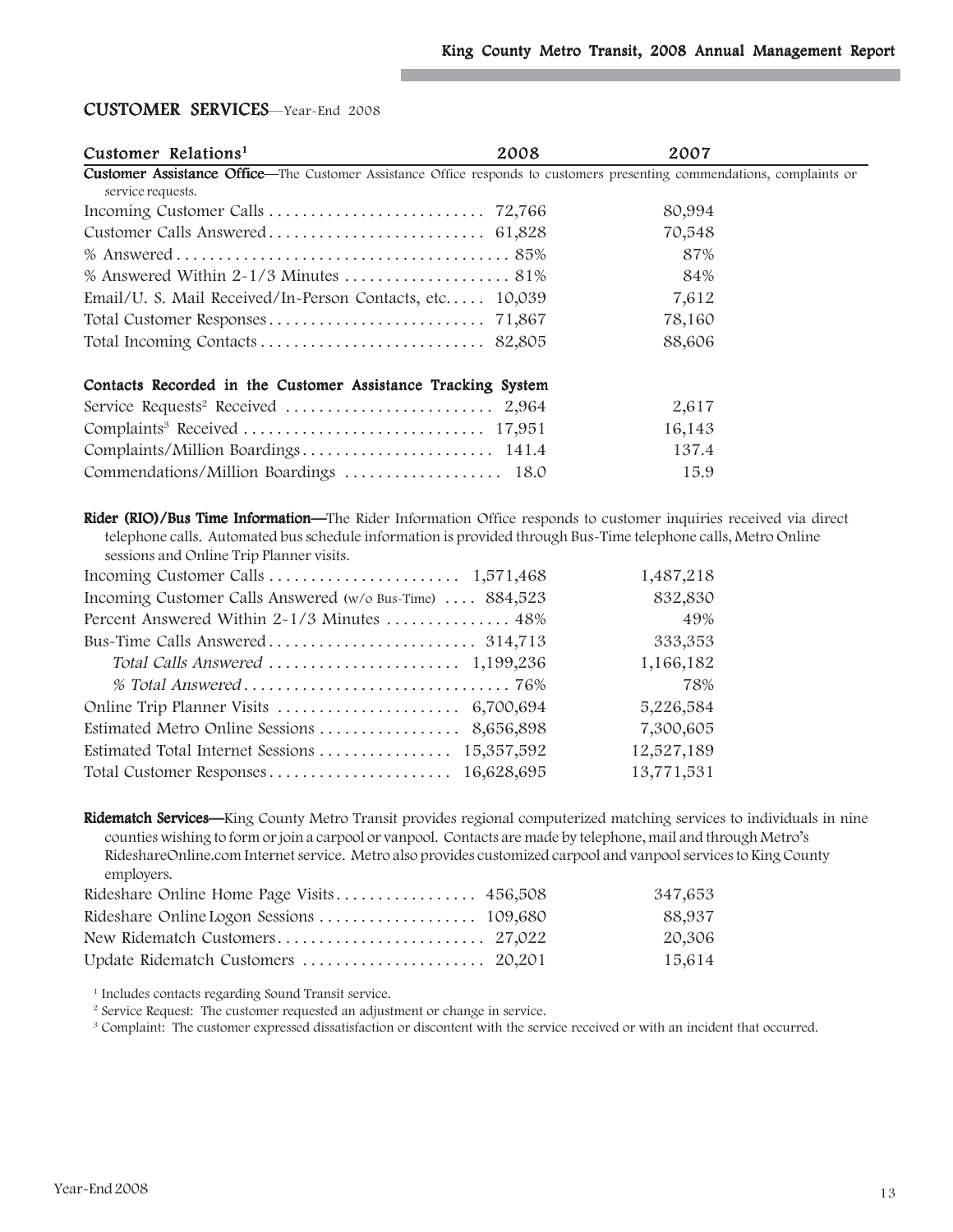### PARATRANSIT SERVICES—Year-End 2008

Transportation for people with disabilities and low-income seniors through either the ADA Paratransit Program or the Paratransit OPTIONS Program. Services include a taxi subsidy using scrip and the Access Transportation Van Service.

|                                                         | 2008 | 2007         |  |
|---------------------------------------------------------|------|--------------|--|
| Service Provided                                        |      |              |  |
|                                                         |      | 1,118,400    |  |
|                                                         |      | 35,320       |  |
|                                                         |      | 1,153,720    |  |
| Service Revenue                                         |      |              |  |
|                                                         |      | \$303,578    |  |
|                                                         |      | \$271,226    |  |
| Total Operations Revenue <sup>1</sup> \$470,432         |      | \$574,804    |  |
| Service Cost                                            |      |              |  |
| Access Direct Operating Cost \$45,088,221               |      | \$40,159,679 |  |
| Taxi Scrip Direct Operating Cost <sup>2</sup> \$360,615 |      | \$328,306    |  |
| Total Direct Operating Cost \$45,448,836                |      | \$40,487,984 |  |
| Program Management Cost  \$4,780,909                    |      | \$5,179,200  |  |
| Total Operating Cost  \$50,229,745                      |      | \$45,667,185 |  |
| <b>Paratransit Statistics</b>                           |      |              |  |
| Adjusted Direct Operating Cost/Access Psgr Ride \$39.17 |      | \$36.15      |  |
| Adjusted Direct Operating Cost/Taxi Psgr Ride  \$9.98   |      | \$9.15       |  |
|                                                         |      | 1.74         |  |
| Number of Calls Handled 458,626                         |      | 449,132      |  |
|                                                         |      | 89%          |  |
|                                                         |      | 100%         |  |

1 Total Operations Revenue does not include revenue from Regional Reduced Fare Passes, tickets or passengers transferring to or from regular bus service.

2 Metro share of total cost. Customer pays a like amount.

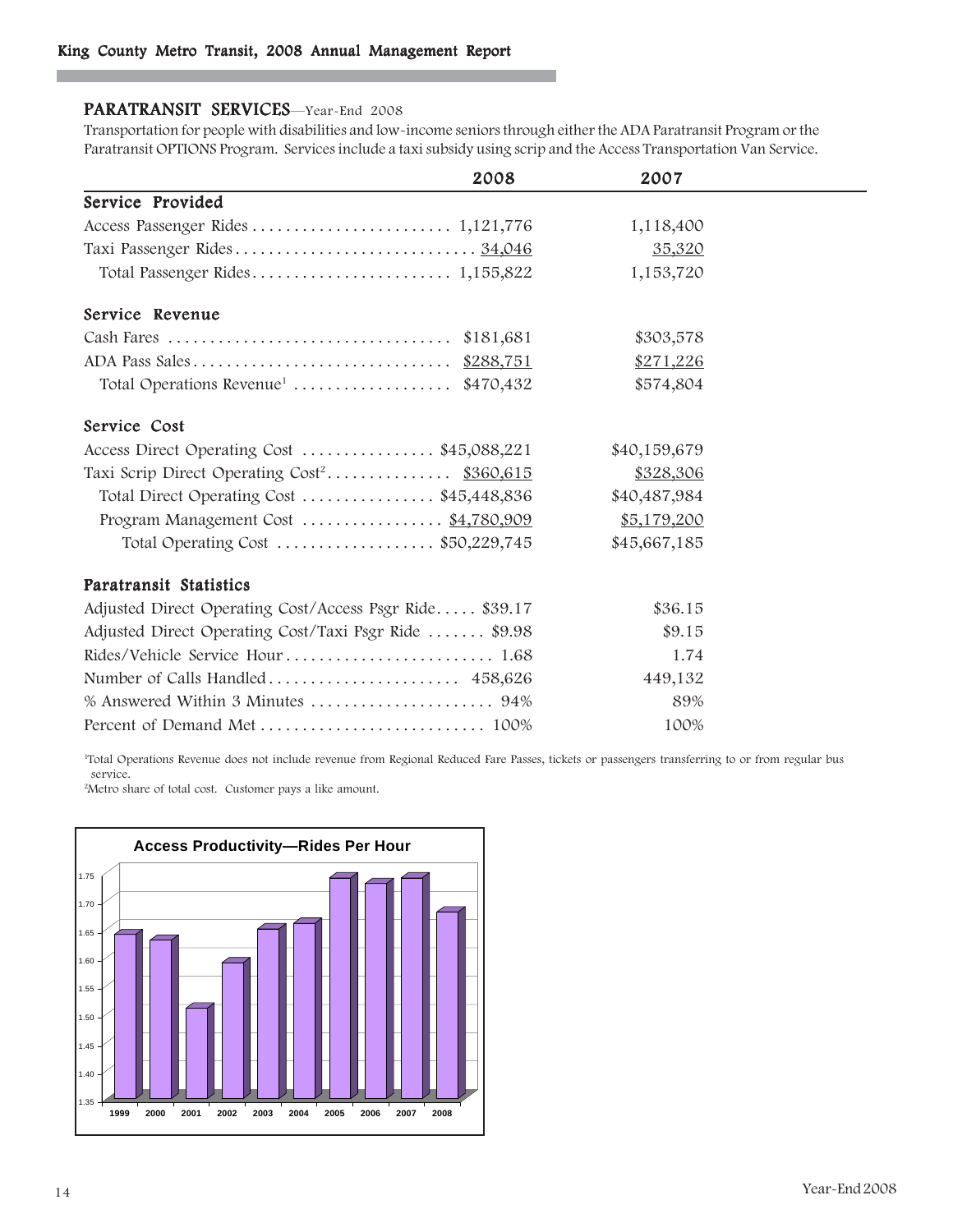### DART SERVICE—Year-End 2008

DART is demand responsive transit service operated for the general public by private contractors. Reported in total transit passenger boardings.

|                                                                                  | 2008 | 2007        |  |
|----------------------------------------------------------------------------------|------|-------------|--|
|                                                                                  |      | 830,138     |  |
|                                                                                  |      | 67,963      |  |
|                                                                                  |      | \$143,709   |  |
| $Cost \dots \dots \dots \dots \dots \dots \dots \dots \dots \dots \$ \$4,664,879 |      | \$4,281,061 |  |
|                                                                                  |      | \$5.16      |  |

1 Estimate using daily head counts includes route 773 operated April through November to support the Water Taxi. 2 Includes only cash fares.

### COMMUTER VAN SERVICE (includes Vanpool and Vanshare)—Year-End 2008

| 2008                                                   | 2007        |  |
|--------------------------------------------------------|-------------|--|
| Service Provided                                       |             |  |
| Vanpool Passenger Trips (Survey Based)  2,753,156      | 2,322,012   |  |
|                                                        | 293,182     |  |
| Commuter Van Ridership  3,138,787                      | 2,615,194   |  |
| Commuter Vans in Service as of $12/31$ 1,207           | 1,024       |  |
| Service Revenue                                        |             |  |
|                                                        | \$4,647,539 |  |
| Service Cost                                           |             |  |
| Direct Operating $Cost$ \$4,888,945                    | \$3,935,056 |  |
| Direct Program Management Cost  \$1,823,786            | \$1,649,708 |  |
| Total Operating Cost $$6,712,731$                      | \$5,584,764 |  |
| Commuter Van Statistics                                |             |  |
|                                                        | 10,598,269  |  |
| Direct Operating $Cost/Mile$ \$0.44                    | \$0.37      |  |
| Direct Operating Cost/Passenger Trip<br>\$1.78         | \$1.69      |  |
| Operating Revenue <sup>1</sup> /Passenger Trip  \$1.95 | \$2.00      |  |

1 Excludes revenue of \$2,691,180 in 2008 and \$2,328,000 in 2007 to support the Vanpool Capital Improvement Program.

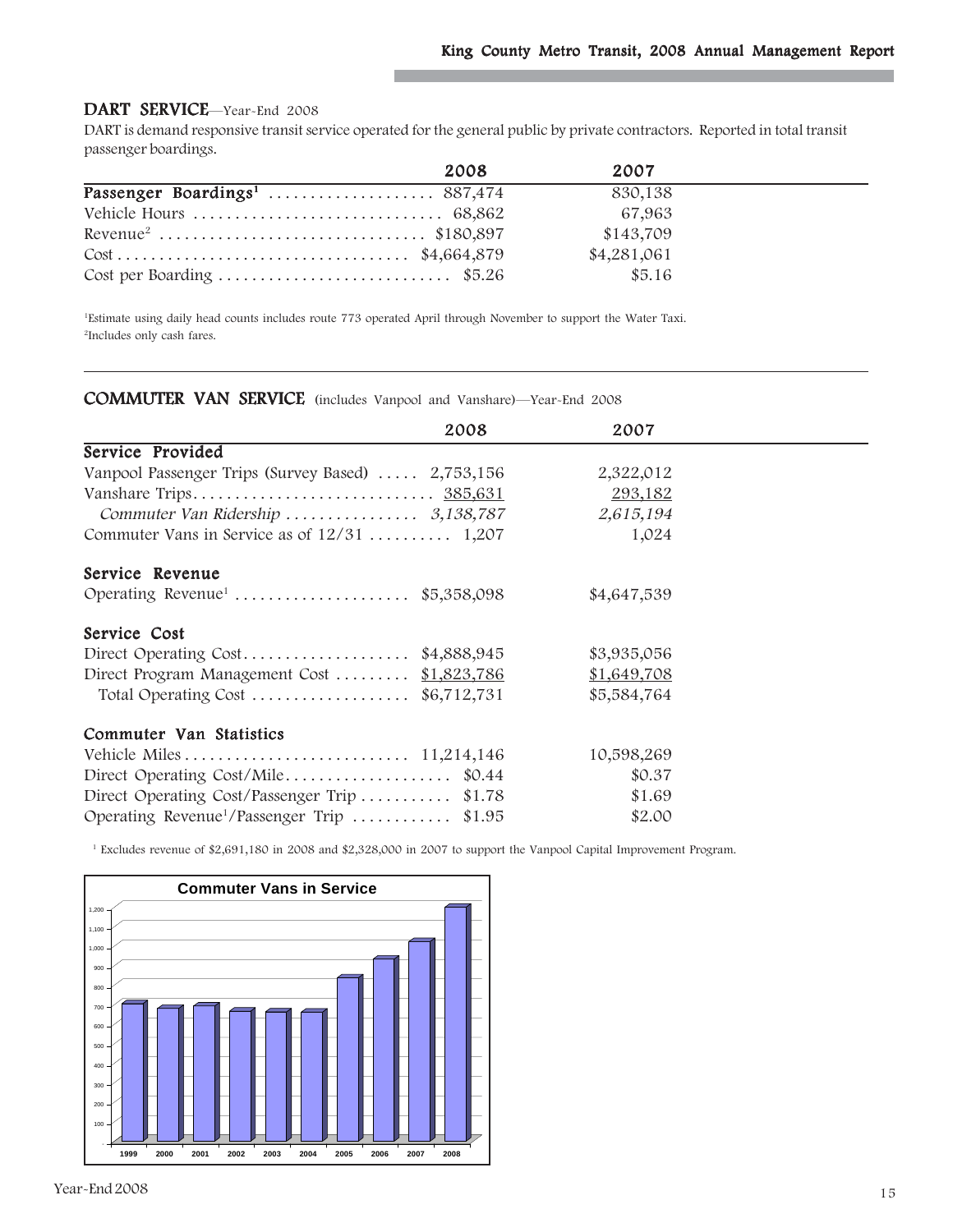### King County Metro Transit, 2008 Annual Management Report

|                                          | 2008 | 2007               |
|------------------------------------------|------|--------------------|
|                                          |      | April 1-November 2 |
|                                          |      | 161,331            |
| Water Taxi Service \$575,087             |      | \$451,771          |
| Route 773 Shuttle  \$287,708             |      | \$216,931          |
|                                          |      | \$65,080           |
| Total Cost of Service \$890,707          |      | \$733,782          |
| Less: Fares and Other Revenue  \$245,222 |      | \$218,524          |
|                                          |      | \$515,258          |
|                                          |      | \$4.55             |

#### WATER TAXI-Year-End 2008

\*Excludes administration and overhead.

### OPERATING ENVIRONMENT—Year-End 2008

|                                                      | 2008 | 2007      |
|------------------------------------------------------|------|-----------|
| Avg. Consumer Price Index $(CPI)^1$ 224.7            |      | 215.7     |
| Avg. Regular, Unleaded Gas Price <sup>2</sup> \$3.39 |      | \$3.06    |
|                                                      |      | 1,199,400 |

<sup>1</sup> Annual average Consumer Price Index for Seattle-Tacoma-Bremerton CSMA (1982-84=100).

<sup>2</sup> Annual average, Seattle market, in 2008 dollars.

<sup>3</sup> Washington State Employment Security Department, King County, annual average.

### METRO TRANSIT EMPLOYEE INFORMATION—as of December 31, 2008

|                                      | Number of Employees<br>$(Head Count)^1$ | Budgeted Full-Time<br>Equivalents (FTEs) |  |
|--------------------------------------|-----------------------------------------|------------------------------------------|--|
| Transit General Manager <sup>2</sup> | 67                                      | 65.01                                    |  |
| Transit Operations                   | 220                                     | 216.35                                   |  |
| Operators                            | 2,789                                   | 2,230.28                                 |  |
| Full Time 1,831 (head count)         |                                         |                                          |  |
| Part Time 958 (head count)           |                                         |                                          |  |
| Vehicle Maintenance                  | 696                                     | 747.39                                   |  |
| Power and Facilities                 | 267                                     | 293.50                                   |  |
| Service Development                  | 77                                      | 76.65                                    |  |
| Transit Information Technology       | 68                                      | 62.65                                    |  |
| Sales and Customer Services          | 120                                     | 122.35                                   |  |
| <b>LINK</b>                          | 69                                      | 35.36                                    |  |
| South Lake Union Streetcar           | 17                                      | 17.92                                    |  |
| Design and Construction              | 79                                      | 85.00                                    |  |
| Rideshare and Paratransit            | <u>64</u>                               | 62.25                                    |  |
| Total                                | 4,533                                   | 4,014.71                                 |  |

<sup>1</sup> Includes regular and term-limited employees

<sup>2</sup> Includes Safety, Security, Transit Human Resources and Research and Management Information

NOTE: Does not include local police officers working intermittently as Transit police.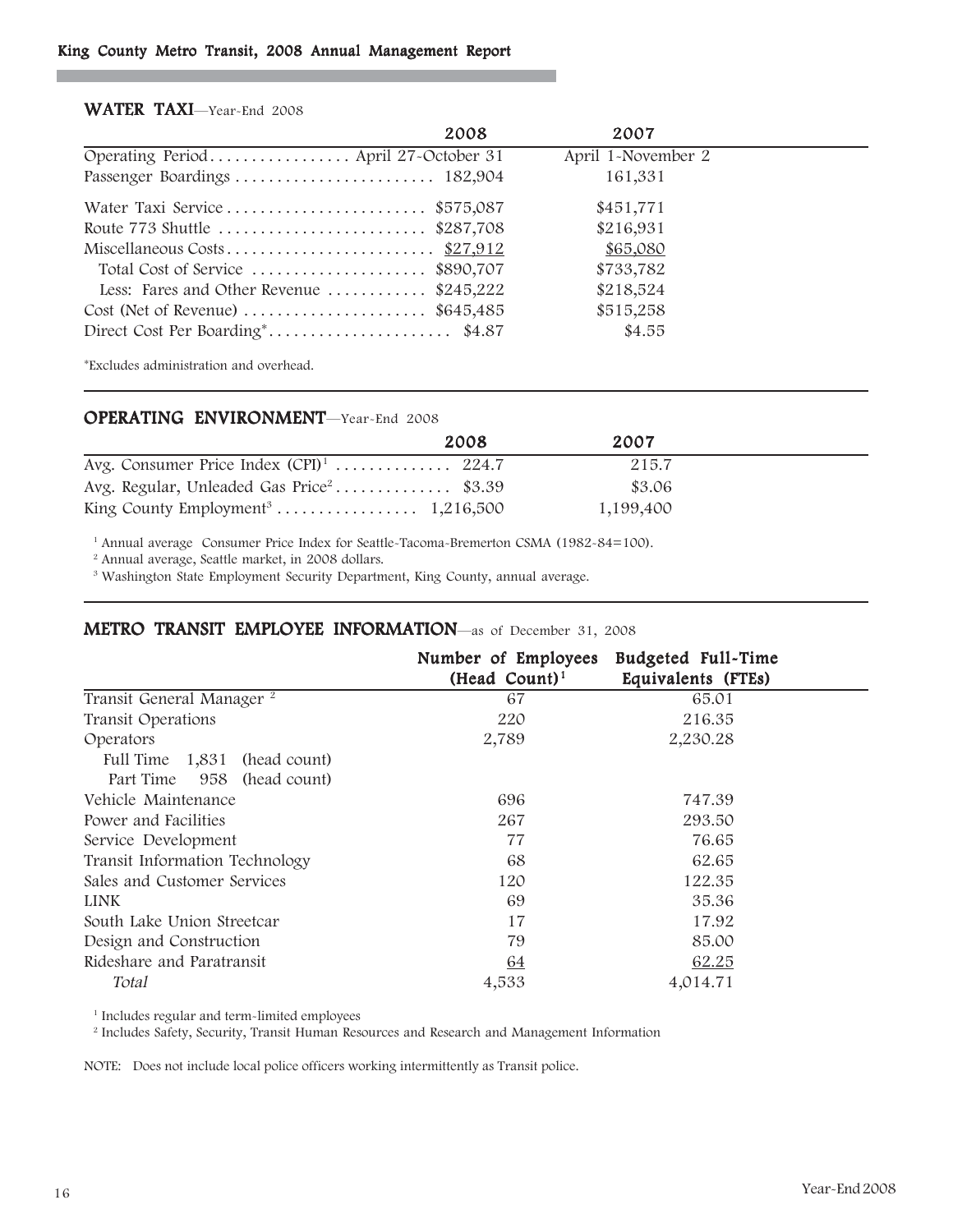| <b>TRANSIT FLEET INFORMATION</b> —as of December 31, 2008<br>Service Fleet (Active) |                                      |
|-------------------------------------------------------------------------------------|--------------------------------------|
|                                                                                     | (100% of active fleet is accessible) |
| $(1,026$ gas/diesel, 159 trolley, 258 hybrid)                                       |                                      |
|                                                                                     | (100% of routes are accessible)      |
| <b>Bus</b> Fleet                                                                    |                                      |
| Metro Transit                                                                       |                                      |
| Diesel—Standard Coaches $(30', 35', 40') \dots \dots \dots$<br>-605                 |                                      |
|                                                                                     |                                      |
|                                                                                     |                                      |
|                                                                                     |                                      |
|                                                                                     |                                      |
|                                                                                     |                                      |
| Sound Transit                                                                       |                                      |
|                                                                                     |                                      |
|                                                                                     |                                      |
|                                                                                     |                                      |
|                                                                                     |                                      |
|                                                                                     |                                      |
|                                                                                     |                                      |
|                                                                                     |                                      |
|                                                                                     |                                      |
|                                                                                     |                                      |

Estimated Active Fleet Age (Average In Years) ......... 8.1

### Coaches In Service (includes subcontracted DART service)

### Scheduled Revenue, Deadhead, Layover Hours as Percentage of Platform Hours<sup>2</sup>

| Scheduled Revenue Hours/Platform Hours  66.43% |  |
|------------------------------------------------|--|
| Scheduled Deadhead Hours/Platform Hours 11.59% |  |
| Scheduled Layover Hours/Platform Hours 21.98%  |  |

1 Includes DART service and Custom Bus but excludes Sound Transit Express and Custom Bus school routes that don't operate during the summer. 2 Includes DART service, Custom Bus and Sound Transit Express.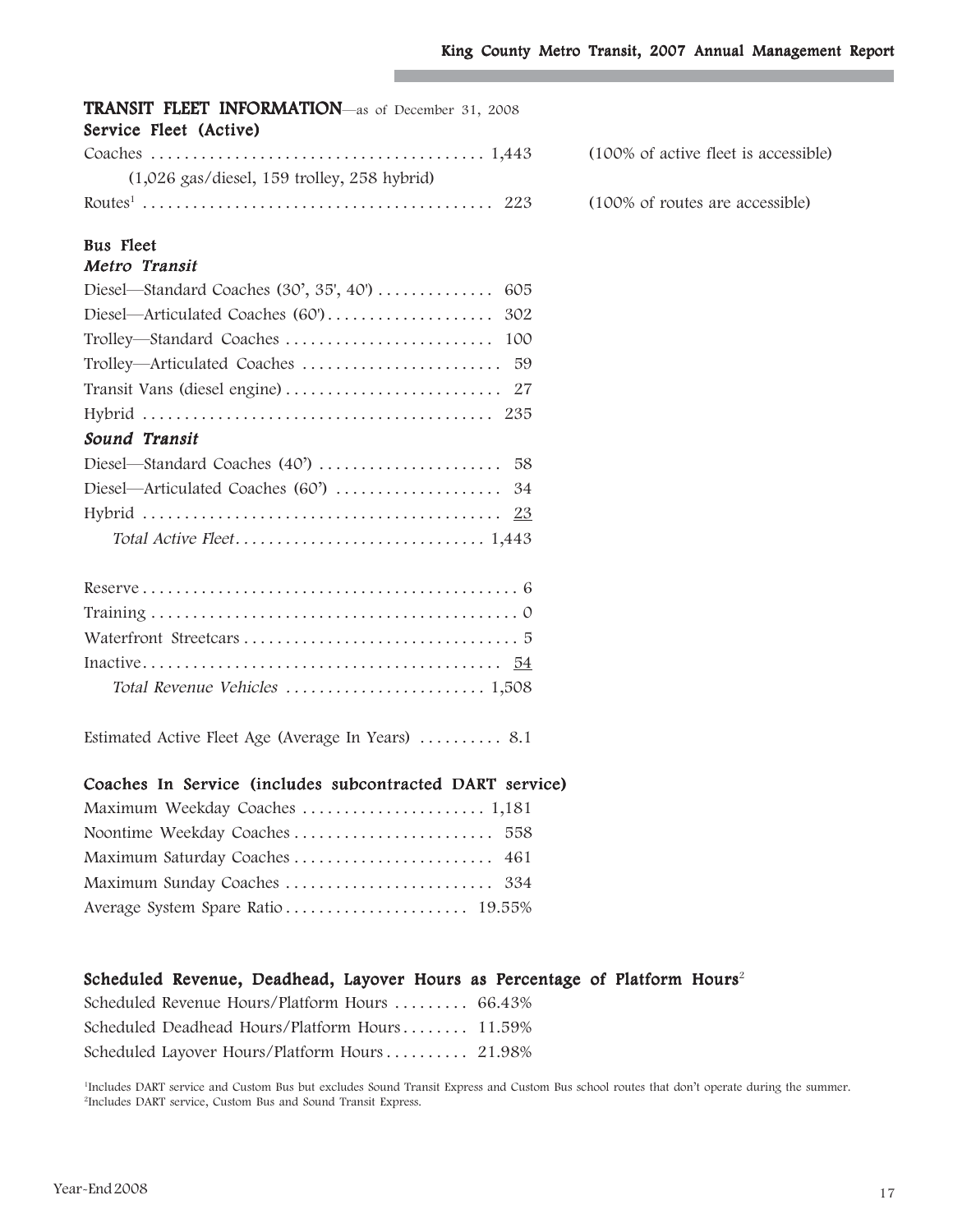| FACILITIES INFORMATION—as of December 31, 2008                                                    |           |                                           |                                                                                                                                                         |  |  |
|---------------------------------------------------------------------------------------------------|-----------|-------------------------------------------|---------------------------------------------------------------------------------------------------------------------------------------------------------|--|--|
| Operating Facilities:                                                                             |           |                                           |                                                                                                                                                         |  |  |
| Atlantic<br>East                                                                                  | South     |                                           | Communications Building                                                                                                                                 |  |  |
| Bellevue<br>North                                                                                 |           | Safety/Training Center                    |                                                                                                                                                         |  |  |
| Central<br>Ryerson                                                                                |           | Van Distribution Center                   |                                                                                                                                                         |  |  |
| Maintenance Facilities*:                                                                          |           |                                           |                                                                                                                                                         |  |  |
| Atlantic<br>East                                                                                  | South     |                                           |                                                                                                                                                         |  |  |
| Central<br>North                                                                                  |           | Component Supply Center                   |                                                                                                                                                         |  |  |
| Bellevue<br>Ryerson                                                                               |           | Non-Revenue Vehicle                       |                                                                                                                                                         |  |  |
| new streetcar maintenance facility is planned for another location.                               |           |                                           | *The Waterfront Streetcar service has been replaced by temporary free bus service following closure and demolition of the streetcar maintenance barn. A |  |  |
| Facilities Maintenance:                                                                           |           |                                           |                                                                                                                                                         |  |  |
| Building Maintenance Headquarters                                                                 |           | Transit Police and Facilities Maintenance | Field Maintenance Headquarters                                                                                                                          |  |  |
| Power Distribution Headquarters                                                                   |           | Custodial Maintenance Headquarters        |                                                                                                                                                         |  |  |
| Regional and Community Transit Centers: *in park-and-ride lot                                     |           |                                           |                                                                                                                                                         |  |  |
| Auburn <sup>*</sup><br>Eastgate*                                                                  | Kirkland  |                                           | Bellevue Transit Center (owned 51% by Sound Transit, 49% by Metro)                                                                                      |  |  |
| Federal Way*<br>Aurora Village                                                                    | Northgate |                                           |                                                                                                                                                         |  |  |
| Burien*<br>Issaquah*                                                                              | Renton    |                                           |                                                                                                                                                         |  |  |
| Seattle Bus Tunnel (DSTP) - reopened 9/24/2007 after a 2 year closure to renovate for light rail. |           |                                           |                                                                                                                                                         |  |  |
|                                                                                                   |           |                                           |                                                                                                                                                         |  |  |
|                                                                                                   |           |                                           |                                                                                                                                                         |  |  |
| Stops with Schedule Holders (single, double or midsize) . 3,822                                   |           |                                           |                                                                                                                                                         |  |  |
| (Total Schedule Holder Units in Use = $4,863$ )                                                   |           |                                           |                                                                                                                                                         |  |  |
|                                                                                                   |           |                                           |                                                                                                                                                         |  |  |
| Stops with Permanent Information Signs  279                                                       |           |                                           |                                                                                                                                                         |  |  |
|                                                                                                   |           |                                           |                                                                                                                                                         |  |  |
| Passenger Shelters with Murals 824                                                                |           |                                           |                                                                                                                                                         |  |  |
|                                                                                                   |           |                                           |                                                                                                                                                         |  |  |
| Metro Owned and Maintained Passenger Shelters 1,644                                               |           |                                           |                                                                                                                                                         |  |  |
|                                                                                                   |           |                                           |                                                                                                                                                         |  |  |
| Park-and-Ride Lot Program                                                                         | Number    | Parking Capacity                          | $%$ Used <sup>1,2</sup>                                                                                                                                 |  |  |
| Permanent (Major) Park-and-Ride Lots                                                              | 65        | 21,679                                    | 77%                                                                                                                                                     |  |  |
| Metro Leased Lots                                                                                 | <u>67</u> | 2,845                                     | 61%                                                                                                                                                     |  |  |
| Total                                                                                             | 132       | 24,524                                    | 75%                                                                                                                                                     |  |  |

<sup>1</sup> "Percent used" does not include lots with counts that are not available during the quarter.

<sup>2</sup> 17 permanent lots and 7 leased lots reported 100 percent or above capacity on average during fourth quarter 2008.

**Plug & Ride Spaces**—There were 17 Plug & Ride spaces at 2 park-and-rides at the end of 2008.

Metro Footprint—1,867.7 miles (If more than one route covers the same stretch of roadway, it is only counted once.)

Trolley Overhead—Over 69 miles of street with two-way wire, and 36 substations (excluding tunnel)

#### $HOV$  Lanes<sup>1</sup>

| 82.26 miles | Interstate 5                                                                                                                                                                                       |
|-------------|----------------------------------------------------------------------------------------------------------------------------------------------------------------------------------------------------|
| 35.98 miles | Interstate 90                                                                                                                                                                                      |
| 65.58 miles | Interstate 405                                                                                                                                                                                     |
| 13.56 miles | SR 520                                                                                                                                                                                             |
| 20.00 miles | SR 167                                                                                                                                                                                             |
| 4.42 miles  | SR 99                                                                                                                                                                                              |
| 5.72 miles  | SR 522                                                                                                                                                                                             |
| 1.38 miles  | SR 509                                                                                                                                                                                             |
| 0.41 miles  | Hwy 18                                                                                                                                                                                             |
| 16.71 miles | Arterials                                                                                                                                                                                          |
| 1.7 miles   | DSTP (Tunnel) NB and SB                                                                                                                                                                            |
|             | $0.4\,\pm\,0.7\,\mathrm{m}$ , $\epsilon$ , $1.1\,\mathrm{m}$ , $\epsilon$ , $\epsilon$ , $1.1\,\pm\,0.1\,\mathrm{m}$ , $\epsilon$ , $\epsilon$ , $\epsilon$ , $\epsilon$ , $\epsilon$ , $\epsilon$ |

247.72 Total Restricted Lanes for Transit Use

1 Total miles are those used by transit (including HOV ramps), not total HOV roadway miles in King County.

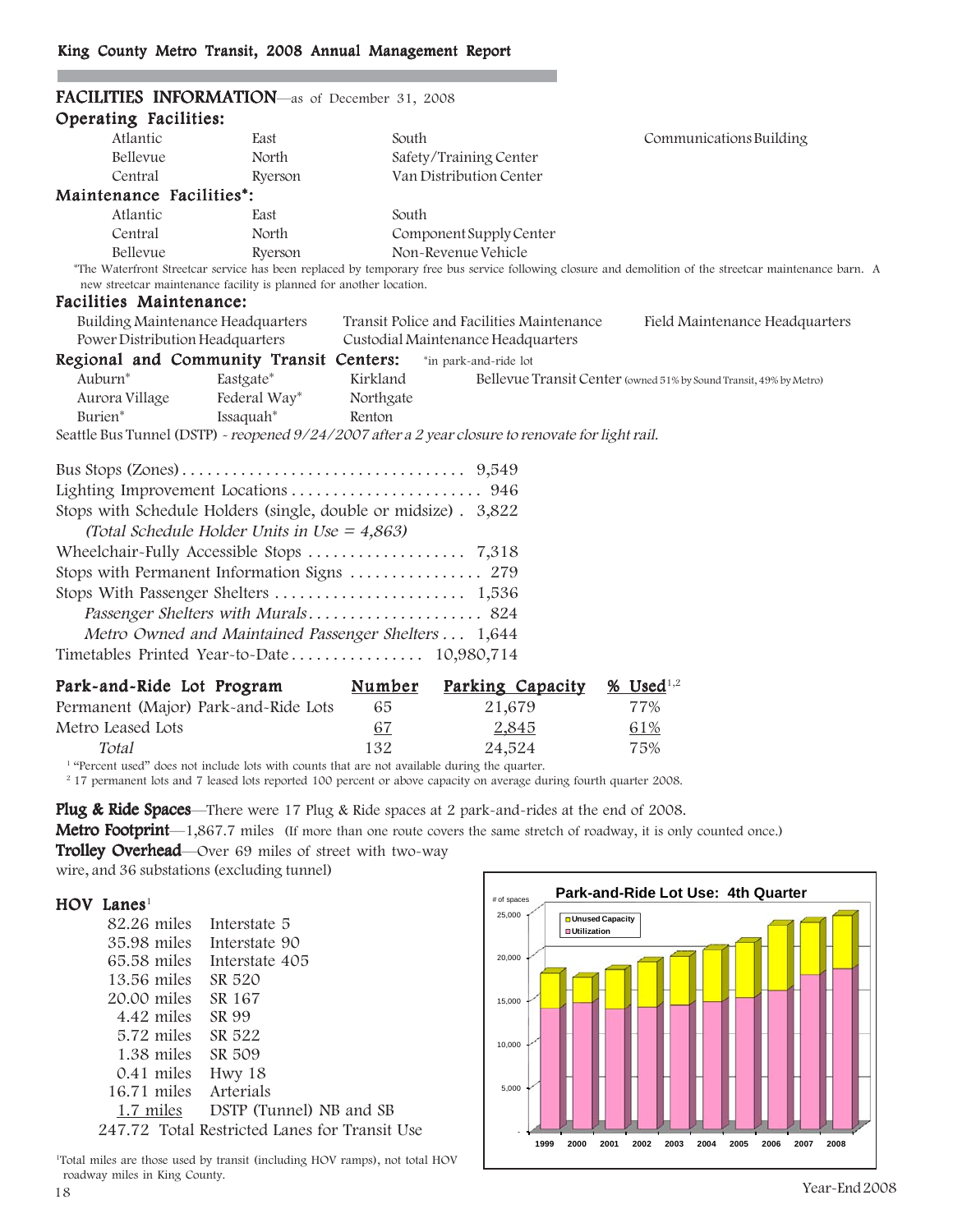| Metro Fare Type<br>One- and Two-zone <sup>1</sup> Off-peak                                                                                                                                                                                                                                                                                                                                                                                                                                                    | Cash Fare<br>Per Trip<br>\$1.50                                                      | PugetPass<br>\$54.00                                                                                                                       | PugetPass                                                   | One Month Three Month Twelve Month<br>PugetPass<br>\$594.00 |
|---------------------------------------------------------------------------------------------------------------------------------------------------------------------------------------------------------------------------------------------------------------------------------------------------------------------------------------------------------------------------------------------------------------------------------------------------------------------------------------------------------------|--------------------------------------------------------------------------------------|--------------------------------------------------------------------------------------------------------------------------------------------|-------------------------------------------------------------|-------------------------------------------------------------|
| One-zone <sup>1</sup> Peak                                                                                                                                                                                                                                                                                                                                                                                                                                                                                    | \$1.75                                                                               | \$63.00                                                                                                                                    | \$189.00                                                    | \$693.00                                                    |
| Two-zone <sup>1</sup> Peak                                                                                                                                                                                                                                                                                                                                                                                                                                                                                    | \$2.25                                                                               | \$81.00                                                                                                                                    | \$243.00                                                    | \$891.00                                                    |
| Other Monthly Passes<br>Access (Metro Only) Transportation Pass<br>Student (Public School District)<br>WSF Mukilteo/Clinton and \$1.25 PugetPass<br>WSF Mukilteo/Clinton and \$4.00 PugetPass<br>WSF Vashon Island and \$1.75 PugetPass<br>WSF Vashon Island and \$2.25 PugetPass<br>WSF Central Sound and \$1.75 PugetPass<br>WSF Fauntleroy/Southworth and \$1.75 PugetPass<br>WSF Passenger Only and \$1.75 Puget Pass<br>3-Way: WSF Central Sound, Kitsap Transit and \$1.75 Puget Pass<br>Youth $(6-17)$ |                                                                                      | Pass Price<br>\$18.00<br>\$27.00<br>\$95.60<br>\$194.60<br>\$118.05<br>\$136.05<br>\$148.80<br>\$129.60<br>\$180.80<br>\$180.30<br>\$27.00 |                                                             |                                                             |
| Other Fares and Passes<br>Regional Day Pass (Sat., Sun. and holidays)<br>GoPass Per Quarter for Students<br>GoPass Per Quarter for S.C.C. Faculty/Staff<br>Senior Citizen and Disabled (with permit)<br>U-PASS Per Quarter for Students<br>U-PASS Per Quarter for Faculty/Staff<br>Visitor Scratch Pass                                                                                                                                                                                                       | Pass Price<br>\$3.50<br>\$78.00<br>\$10.00<br>\$9.00<br>\$27.00<br>\$37.50<br>\$5.50 | (quarter)<br>(quarter)                                                                                                                     |                                                             | (per trip cash fare-\$0.50 off-peak, \$0.50 peak)           |
| Permits and Stickers<br>Price<br>Annual Reduced Fare Sticker<br>\$99.00<br>Attendant Ride Free Permit<br>\$3.00<br>Monthly Reduced Fare Sticker<br>\$9.00<br>Regional Reduced Fare Permit<br>\$3.00                                                                                                                                                                                                                                                                                                           |                                                                                      | Ticketbooks<br>16 - \$0.50 tickets<br>20 - \$0.75 tickets<br>12 - \$1.50 tickets<br>20 - \$1.75 tickets<br>20 - \$2.25 tickets             | Price<br>\$8.00<br>\$15.00<br>\$18.00<br>\$35.00<br>\$45.00 |                                                             |

# REGIONAL and KING COUNTY METRO TRANSIT FARES-December 31, 2008

Regional Reduced Fare Permits for senior/disabled riders are valid on Washington State Ferries, Community, Everett, Kitsap, Mason, Pierce, Jefferson, Intercity, Skagit and King County Metro Transit systems.

Regional Cash Transfer: A transfer issued with cash fare payment on any of the transit systems participating in the Puget Pass system (CT, ET, KCM, PT or ST) is valid for a one-zone or local trip on any of the other systems.

DART Service (Routes 291, 773, 901/903, 908/909, 914/916, 917, 918, 925, 926, 927, 935): Cash fares are the same as transit fares. Monthly and annual passes are valid for DART service. Route 773 operated April-October to support the Water Taxi. This was a "free fare" service funded through the budget proviso for the Water Taxi.

Vanpool/Custom Bus Fares: Vanpool fares vary by distance, number of riders, work schedule and van size (8, 12 or 15 passenger vans). For example, an average round trip of 55 miles per day in a 15-passenger van with 12 riders costs \$55.42 per month for each commuter. Custom Bus fares are established by route.

<sup>1</sup> Seattle is a zone; balance of King County is another. Zone division is the Seattle city limits.